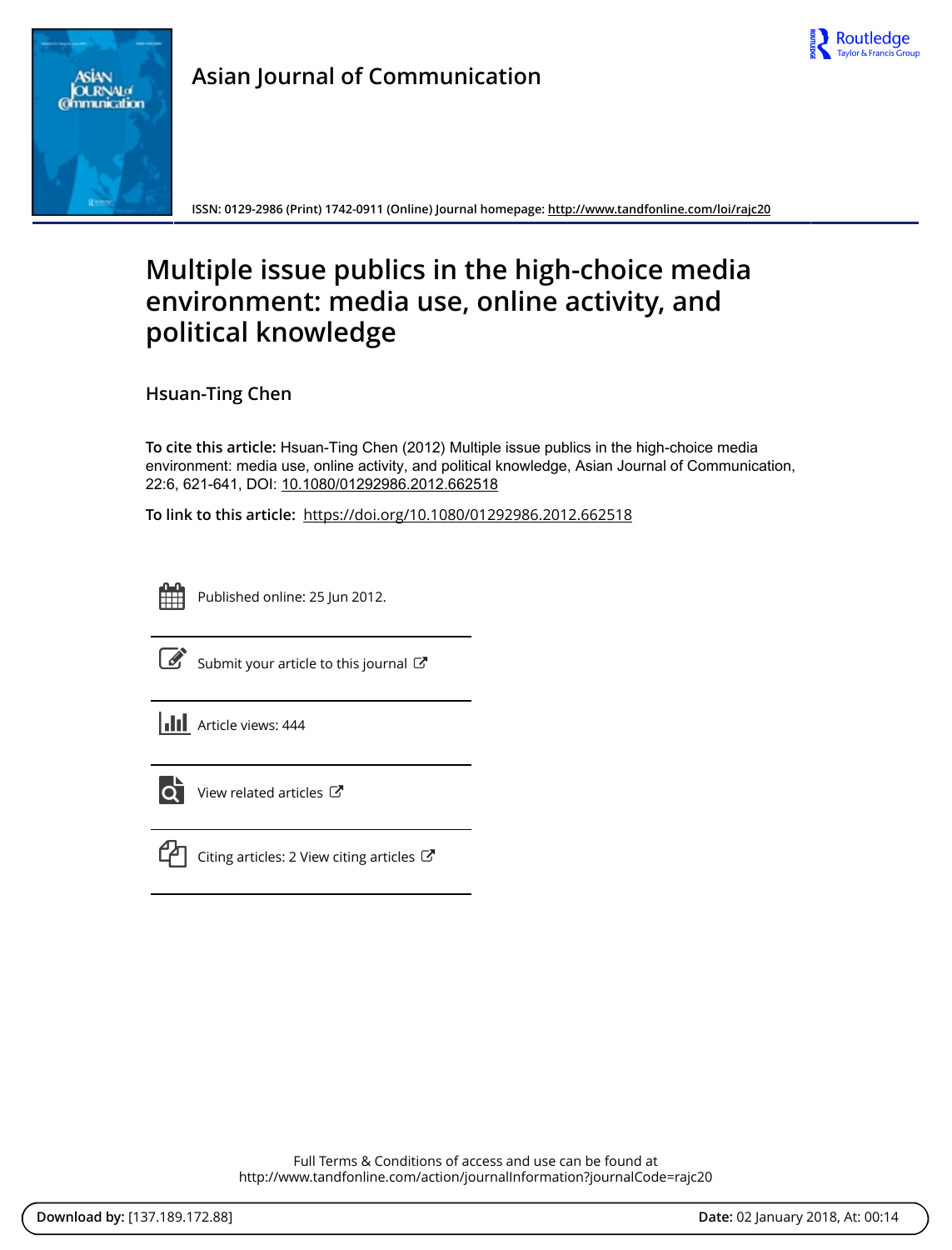# ORIGINAL ARTICLE

# Multiple issue publics in the high-choice media environment: media use, online activity, and political knowledge

Hsuan-Ting Chen\*

University of Texas at Austin, USA

(Received 2 April 2011; final version received 5 October 2011)

This study examines the role of membership in multiple issue publics by understanding its relationship to media use, online activity, and political knowledge. Using data from Taiwan's 2008 Social Change Survey, the study shows that members of multiple issue publics was positively associated with television watching, political talk show watching, and online news reading. In addition, they were found to engage in specific online activities, including information browsing, information exchanging, information gathering, taking part in forum discussions, and blogging. Therefore, members of multiple issue publics tend to use media with a high level of selectivity and engage in online activities that allow them to express opinions, gain knowledge, or discuss issues with others. A curvilinear relationship was explored and found between multiple issue-public membership and general political knowledge. This demonstrates that individuals' ability to process information may not extend beyond certain boundaries, no matter how many issue publics individuals are involved in.

Keywords: issue publics; selectivity; high-choice media; political knowledge

## Introduction

The concept of issue publics refers to individuals who are concerned about issues that involve their personal interests and that they think are important to them while paying little attention to others (Converse, 1964). This concept has received more attention as the new media environment has provided individuals with a wealth of information and diversified content from decentralized media outlets. Prior (2005) indicated a shift from a low-choice traditional media environment to the present high-choice media environment. He first considered cable television a high-choice medium because 'choice is the primary feature of cable television that increased the efficiency of the media environment over what it was in the broadcast era' (Prior, 2007, p. 34). The Internet was regarded as another high-choice medium due to the increasing availability of information which allows people to exercise greater control over the information they consume by weighting competing personal preferences for different types of content (Prior, 2005, 2007). However, the selectivity provided by high-choice media may increase people's attention to entertainment content, thus diverting it away from news and political information, or enhance political polarization among voters because they can selectively expose themselves to more partisan opinions with likeminded information (Prior, 2005, 2007).

ISSN 0129-2986 print/ISSN 1742-0911 online  $\odot$  2012 AMIC/SCI-NTU <http://dx.doi.org/10.1080/01292986.2012.662518> <http://www.tandfonline.com>

<sup>\*</sup>Email: htchen@utexas.edu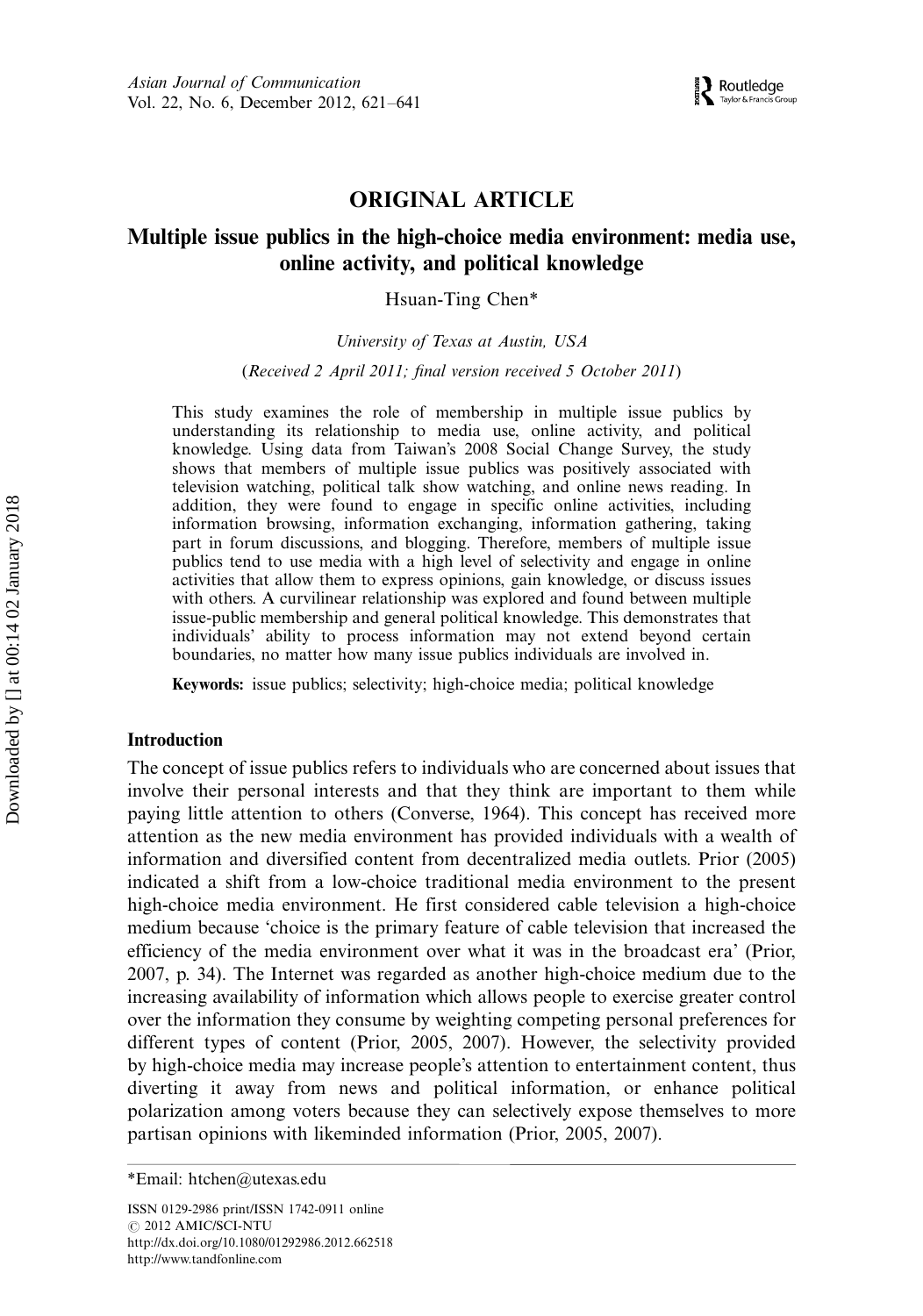Other scholars, from a more optimistic perspective, have indicated that individuals who are interested in specific issues may be motivated to use high-choice media to selectively expose themselves to relevant information, thereby increasing their domain-specific knowledge and issue voting (e.g., Kim, 2009). In addition, these scholars assumed that issue public members' selectivity is issue-based and different from the traditional assumption of selective exposure based on Festinger's (1957) theory of cognitive dissonance (Holbrook, Berent, Krosnick, Visser, & Boninger, 2005; Kim, 2009). It is worth noting that this school of thought sees the 'systematic differences' among individuals in the public by separating individuals into different issue publics, instead of dichotomizing them into either the attentive public or the general public (Kim, 2009, p. 256).

In Taiwan, individuals have high selectivity in choosing media content because of the prosperous cable industry and the prevalent use of the Internet. Taiwan has one of the highest Internet penetrations in Asia. As of March 2011, 80% of the households have Internet connections (TWNIC, 2011). In addition, 17 million people in Taiwan use the Internet, which is 74% of the island population (TWNIC, 2011). The cable television system offers more than 200 channels with diverse genres and cheap subscription. In 2009, two-thirds of the households in Taiwan subscribed to cable television (Government Information Office, 2009). People's preferences for cable television programming therefore became a prominent factor in influencing their information selection and facilitating the formation of issue public membership. In other words, Taiwan has a developed high-choice media environment that provides a good opportunity to examine the concept of issue publics in the Asian context.

In addition to the media environment, the Taiwan political scene has also experienced important changes that provide another advantage to examine issue public membership. Since the termination of martial law in 1987, Taiwan has been through active political reforms and has developed into a democratic society in the past two decades. Nowadays, there are about 200 political parties registered in Taiwan, compared with the political monopoly of Kuomintang (KMT) before it ended 20 years ago (Ministry of the Interior, 2011). Also, two alliances have been formed: the Pan-Blue coalition, which represents the right wing and includes the KMT, the People's First Party, and the New Party; and the Pan-Green coalition, which has a left-wing ideology and is composed of the Democratic Progressive Party (DPP), the Taiwan Solidarity Union, and the Taiwan Independence Party. These two alliances have dominated politics and elections. They conducted the major arguments about national identity (Taiwanese vs. Chinese identity) and relationship with China—whether Taiwan should be independent from or unified with China (Wang, 2007). Therefore, with the public debate and the democratic political system, Taiwan has one of the most politically active publics in Asia, as reflected in the 80% voting rate in the 2004 presidential election and 76% voting rate in the 2008 presidential election (Central Election Commission, 2004, 2008). In light of the rise of the highchoice media environment and the democratic political environment in Taiwan, citizens have high selectivity and autonomy to develop their own issue importance and be involved in diversified issues.

Previous literature on issue publics has focused primarily on testing individuals who are members of single issue publics and examining the relationships between these issues and media usage. It has also probed the cognitive, affective, and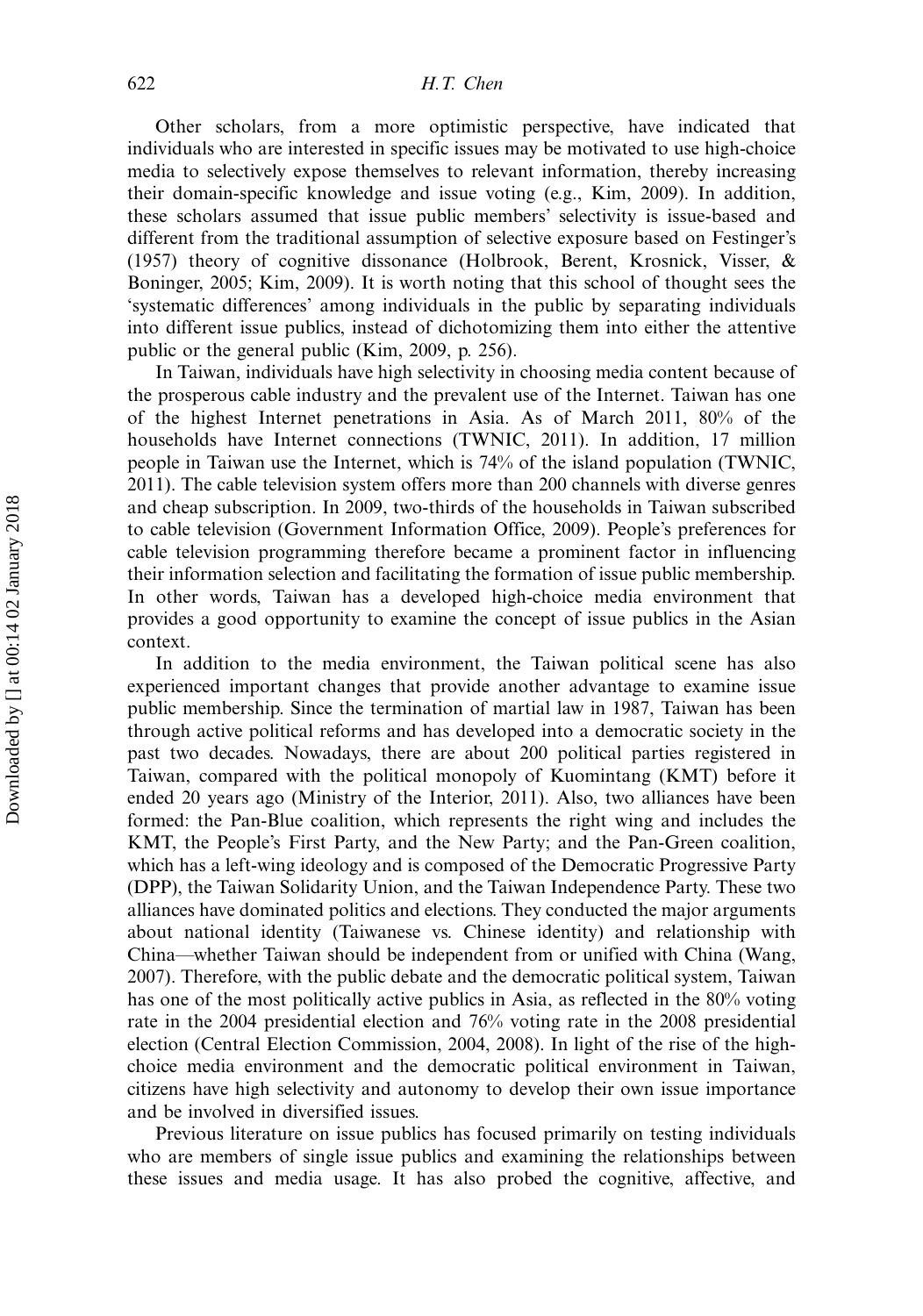behavioral aspects of domain-specificity (e.g., Iyengar, 1990; Kim, 2007, 2009; Price, David, Goldthorpe, Roth, & Cappella, 2006). However, individuals may be concerned about more than one issue that they think important to them. This study aims to tap into individuals' involvement in different issues by constructing them with multiple issue-public membership, which is when an individual considers more than one issue important. It fills gaps in extant research by examining the relationship between individuals' multiple issue public membership and media usage, and explores the influence of multiple issue-public membership on general political knowledge, with the aim of developing a more well-rounded understanding of how multiple issue-public membership influences individuals' information acquisition on public affairs. Furthermore, it adds to the body of research in issue publics from outside the Western/US context by focusing on an Asian/Taiwan media and political setting.

# Literature review

#### Issue publics and selectivity in high-choice media

Scholars have considered that the majority of American citizens have become uninterested in politics and have shown decreasing levels of political knowledge (e.g., Delli Carpini & Keeter, 1996). They have been worried that citizens cannot base their political decisions on crystallized attitudes (e.g., Converse, 1964, 1970). Although new media technologies provide access to a wealth of information, some research has argued that the increased control over communication on the new media, particularly high-choice media, such as cable television and the Internet, will generate a tendency toward selective information exposure (Bagdikian, 2000; Bennett, 1998; Bimber, 2003; Chaffee & Metzger, 2001; Prior, 2005, 2007; Sunstein, 2001). In other words, new media technologies allow people to consume media content catering to their individual interests and needs (Sunstein, 2001; Tewksbury, 2005). Therefore, while the political information available on the Internet has increased dramatically, individuals' awareness of public affairs has not increased noticeably (DiMaggio, Hargittai, Neuman, & Robinson, 2001; Graber, 1996; Johnson, Braima, & Sothirajah, 1999; Norris, 2001).

Departing from the argument that citizens appear to be apathetic to politics and have decreasing political knowledge, another school of thought proposed the concept of the issue publics, which refers to pluralistic groups comprised of individuals who have an interest in specific issues and develop attitudes of personal importance to them (Almond, 1950; Converse, 1964; Krosnick, 1990; Price, 1992). Issue public members are 'passionally concerned about and personally invested in an attitude,' and they 'view linkage between an attitude and values, needs, and goals as one possible cause of importance' (Krosnick, 1990, p. 60). Unlike those who support the information generalist argument that people with basic political knowledge also tend to know many other facts across a wide range of topics (Delli Carpini & Keeter, 1996; Neuman, 1986; Price & Zaller, 1993), this school of thought contends that citizens have few resources to attend to public affairs in a variety of areas and do not need highly sophisticated cognitive abilities to form important attitudes (Krosnick, 1990). In addition, becoming well-informed about an issue entails substantial information costs (Downs, 1957). Hence, citizens tend to employ strategies to minimize the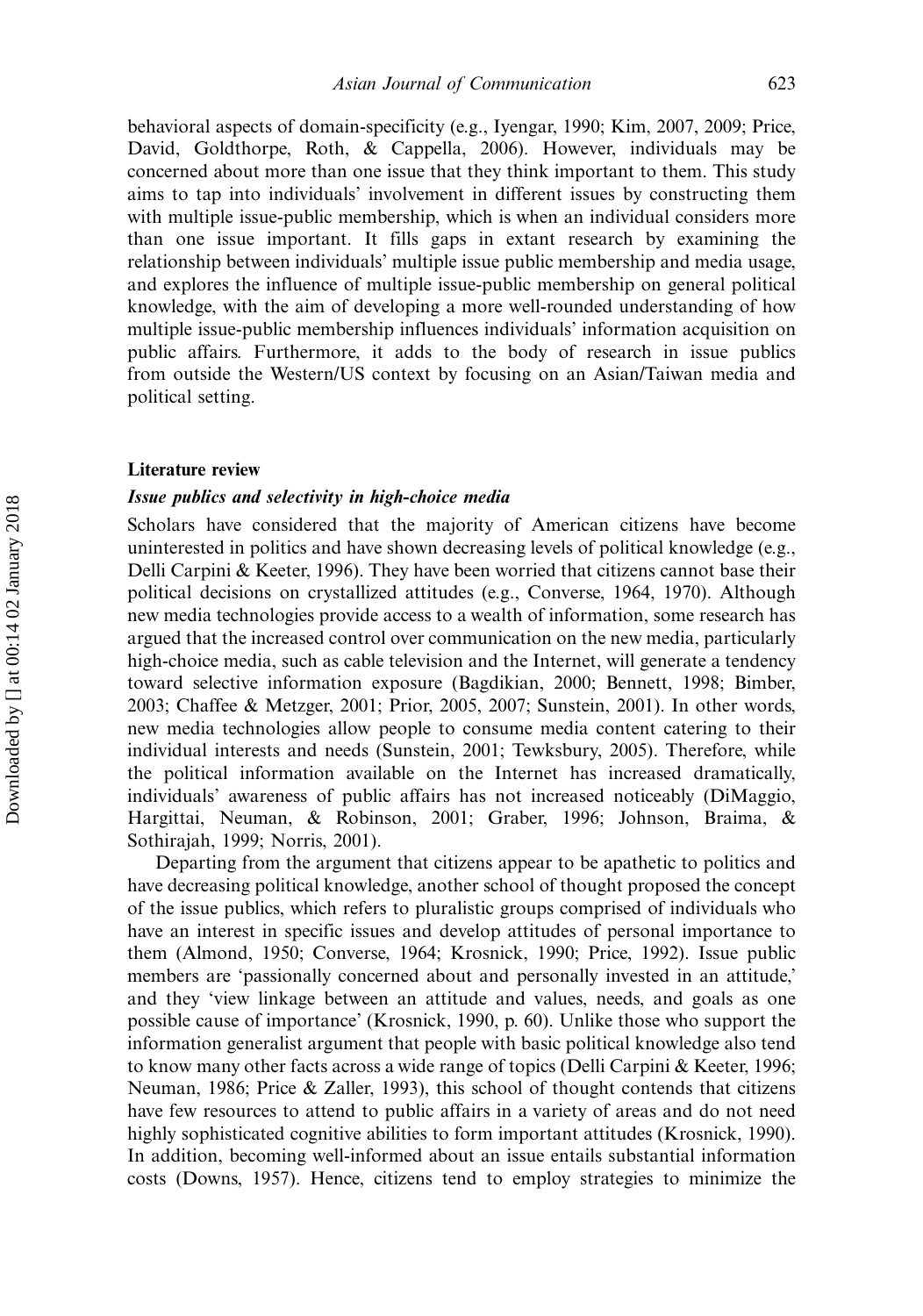cognitive effort required to acquire information, while maximizing the expected utility of such information (Krosnick, 1990). In other words, issue public members are information specialists (Iyengar, 1990; Kim, 2009; Krosnick, 1990). They cannot acquire information and be well-informed about a wide range of issues they are not attentive to in the political environment without being overloaded with information.

The operationalization of issue public membership has been controversial. Several measurement strategies have been used to identify whether an individual is an issue public member. Some research identified issue publics based on individuals' demographics (e.g., Iyengar, Hahn, Krosnick, & Walker, 2008; Price & Zaller, 1993). For example, people who have school-age children belong to the education issue, and those who are elderly or have elderly parents are members of the health care issue. However, this operationalization may overestimate or underestimate the size of issue public membership (Kim, 2009). Opinionation was used as another indicator. Some research identified issue public members as those who have opinions on particular issues (e.g., Page & Shapiro, 1992). However, the positive relationship between opinionation and issue involvement has been questioned (e.g., Zaller & Feldman, 1992). To capture subjective concerns and interests that reveal individuals' cognitive and behavioral involvement in issues, personal issue importance was considered a better indicator than demographics and personal opinion (e.g., Petty & Krosnick, 1995). It has been one of the most commonly used indicators to differentiate issue public members from non-members (e.g., Kim, 2009; Krosnick, 1990; Krosnick & Telhami, 1995). The higher the personal issue importance people have, the more specialized they are in that issue. In light of this, the present study adopts personal issue importance as an indicator of membership in issue publics, meaning that if individuals consider specific issues important to them, they are members of those issue publics.

The rise of the high-choice media environment sheds light on the concept of issue publics. High-choice media provide more opportunities for issue public members who are particularly attentive to specific issues and highly motivated to consume information about them to choose specified media content from diversified media outlets (Althaus & Tewksbury, 2002; Bennett, 1998; Tewksbury, 2003, 2005). Scholars have examined differences in citizens' motivations for using the Internet, with particular regard to how the Internet's interactivity and specialization affect the news agenda (Althaus & Tewksbury, 2002; Tewksbury, 2005; Tewksbury & Althaus, 2000). In addition, they have raised questions about citizens' political learning and behavior, noting that the Internet offers conditions more conducive to selective exposure than traditional media (Bimber, 2003). People tend to go online because they can access information not available anywhere else and because they can search many different news sources for information on particular topics (Pew Research Center, 1999). Therefore, individuals who are particularly interested in specific issues, such as issue public members, can actively seek out relevant information about and gain more in-depth knowledge of such issues online. Johnson and Kaye (2000) found that people who are politically interested are more likely to rely on the Internet for political information. Tewksbury and Althaus (2000) indicated that, compared with readers of print newspapers, readers of the online version of the New York Times are more likely to select news articles that they want to read, because they are more likely to pay attention to personally relevant news stories than to the 'most important'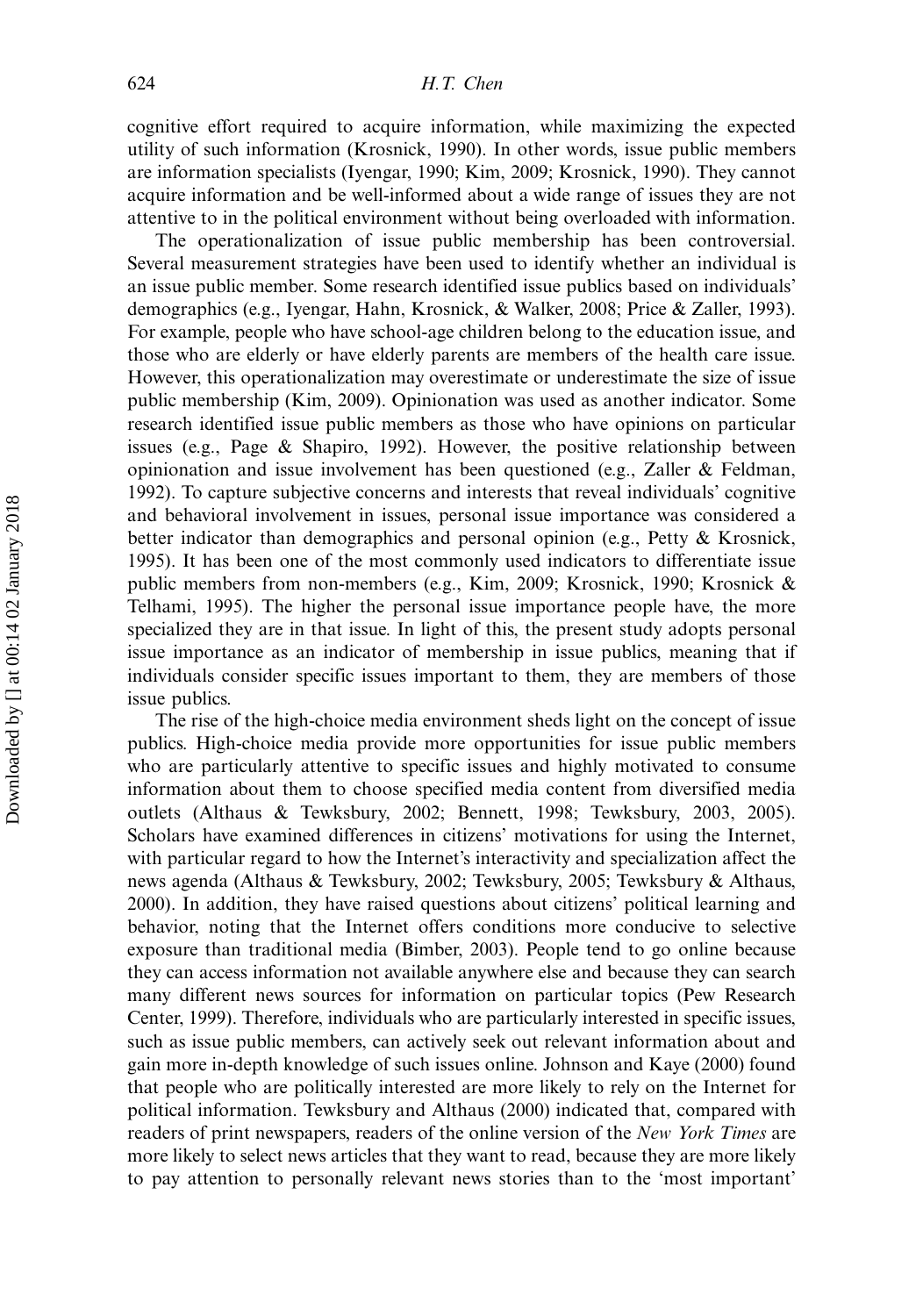news stories. Kim (2009) also found that issue public members are more likely than non-members to use media that allow a high level of selective exposure.

Previous research on issue publics has focused primarily on examining the relationship of membership in a single issue public, meaning individuals who are involved in a particular issue, such as abortion, education, health care, or the environment, with the selectivity of media use and domain-specific knowledge (e.g., Iyengar, 1990; Kim, 2009). In previous research, individuals tend to be separated into only two groups, issue publics members and non-members, which ignores the possibility that, in real life, people may be concerned about more than one issue. Price et al. (2006) have described issue publics as groups with partial overlap of the type seen in Venn diagrams (p. 35). Mass public is a large circle, within which are a series of smaller circles, each representing an issue public. Therefore, individuals can be in the portions of two or more circles that intersect, involved in more than one issue. Kim's (2009) study also reveals the possibility of overlap between issue public membership. Thus, this study aims to identify individuals' multiple issue-public membership. That is, individuals involved in more issue publics consider more issues personally important to them than do individuals involved in fewer issue publics.

To date, little if any research has taken multiple issue-public membership into consideration, with the aim of further exploring the role of issue publics in the political environment and their selectivity in media. Nor have studies examined the specific online activities of issue public members. This study, therefore, proposes the following hypothesis and research question:

H1: Individuals who have higher levels of involvement in multiple issue publics tend to use media that allow a high level of selectivity.

RQ1: What are members of multiple issue publics' activities on the Internet?

#### Multiple issue-public membership, political knowledge, and issue capacity

Before discussing members of multiple issue publics' political knowledge, it is necessary to first acknowledge the two different traits of political knowledge: general and domain-specific knowledge. The differences between the two can be traced to the schools of thought arguing whether individuals are information generalists or specialists. The two schools of thought have debated whether people who are wellinformed on some parts of a subject also tend to acquire information and gain knowledge across a variety of different subjects, or they are actually only wellinformed on a few subjects they are interested in and do not necessarily pay attention to other subjects (e.g., Iyengar, 1990; Zaller, 1986).

The argument for information specialists links to the concept of issue publics. Issue public members exhibit a higher level of domain-specific knowledge (Iyengar, 1990; Kim, 2009). They tend to selectively attend to information in domains about which they are already relatively well-informed (Boninger, Krosnick, Berent, & Fabrigar, 1995; Iyengar, 1990; Kim, 2007). In addition to the issuebased selectivity in gathering information, they attach personal importance to subject-matter domains, leading them to desire more information on these domains and to engage in intensive and effortful information-processing activity (Petty & Cacioppo, 1986). Since issue public members are more likely than nonmembers to expose themselves to relevant information and perform exhaustive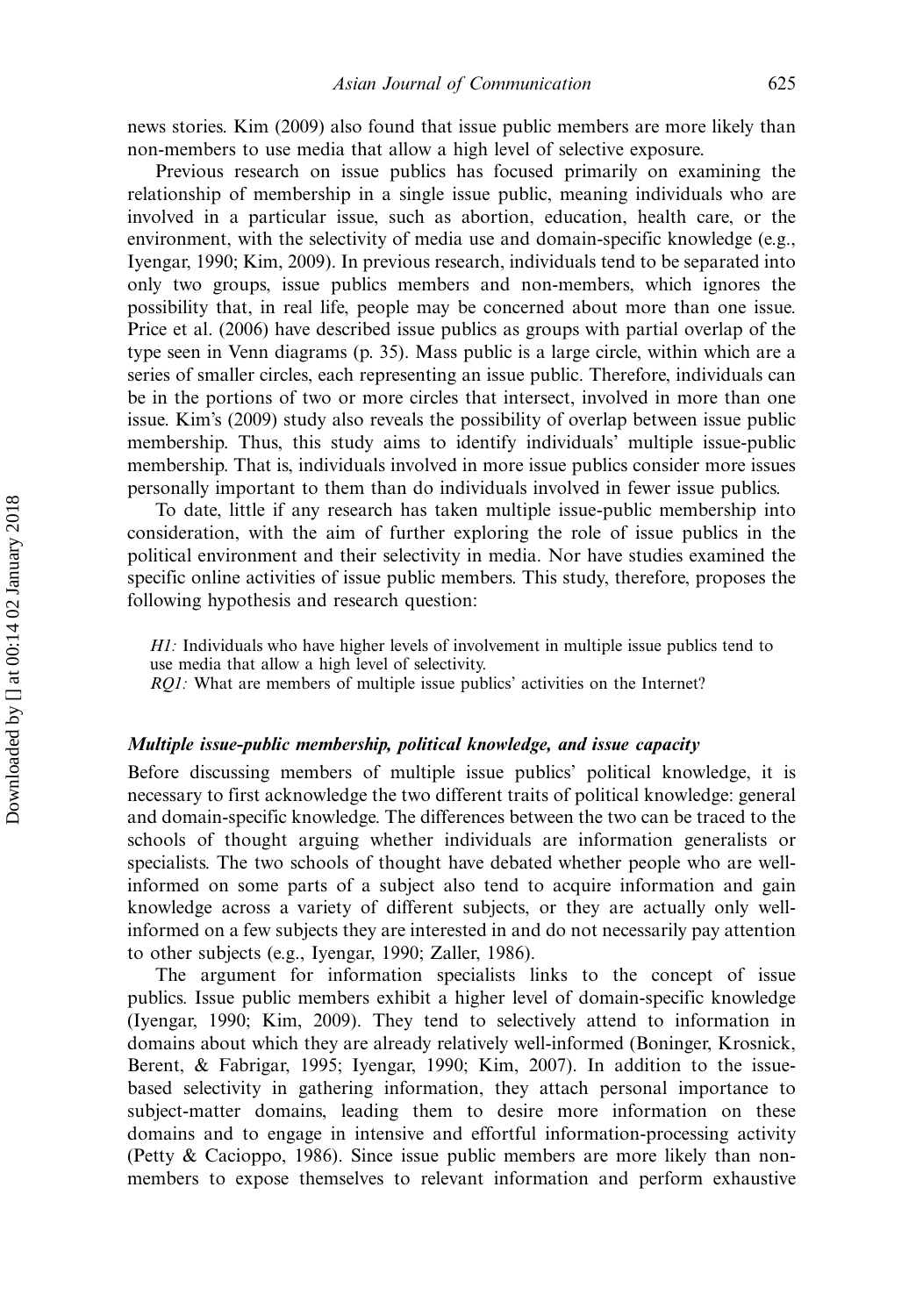information-gathering activities in specific subject-matter domains, it is generally easier for them to access and retrieve information constructed in those domains (Iyengar, 1990). Therefore, the aggregation of contribution from issue public members—the information specialists, who have high domain-specific knowledge can produce the same public good as the contribution from information generalists (Delli Carpini & Keeter, 1996), especially when they maintain consistent and stable attitudes by being knowledgeable about certain issues (Iyengar, 1990; Kim, 2009; Krosnick, 1990). In other words, 'the collective interests of citizens will be protected by the potential actions of specialists' (Delli Carpini & Keeter, 1996, p. 137).

In terms of information generalists, it resonates to the concept of attentive public. This school of thought contends that a small number of elites in society are attentive to a wide range of issues in politics, and they can supervise government's policy making and facilitate the functioning of the democratic society (e.g., Krosnick  $\&$ Telhami, 1995; Price, 1992). This small number of elites have general political knowledge mainly obtained from mass media, such as television and newspaper, or from education, so that they can keep up with what is happening in the world and get in touch with a wide variety of issues (Zaller, 1986). However, this argument has also raised an important concern about a systematical knowledge gap (e.g., Delli Carpini & Keeter, 1996).

The debate between these two schools of thought has not reached a conclusion. While considering the distinction between information generalists and information specialists, and the differences between general political knowledge and domainspecific knowledge, the gap between these two schools of thought should not be ignored. Arbitrarily dichotomizing people into information specialists or generalists might miss some important elements in the society that exist in the continuum between the two extremes. In addition, previous research factor-analyzed all of the issues or knowledge items and found that the subdomains are intercorrelated to some extent (e.g., Delli Carpini & Keeter, 1996; Zaller, 1986). For this reason, the present study emphasizes the role of multiple issue publics and its relationship with general political knowledge to fill in the gap.

As mentioned, previous research has focused on the relationship between individuals' involvement in a single issue, such as abortion, and domain-specific knowledge of that issue (e.g., Iyengar, 1990; Kim, 2009). However, people may be concerned and involved with more than one issue that is important to them. In light of this, when individuals are members of multiple issue publics, they may increase their domain-specific knowledge in several different subject-matter domains. While previous research has found that domain-specific knowledge is intercorrelated with the one-dimensional political knowledge construct (Delli Carpini & Keeter, 1996; Zaller, 1986), it indicates a possibility that the increases of domain-specific knowledge in different subject-matter domains could increase general political knowledge. To conclude, the more domain-specific knowledge people have in different areas, the greater the possibility that the knowledge in different areas could 'construct or relate' to the general political knowledge.

The concept of schema, which is widely used in cognitive psychology, has been adopted in political communication studies to understand how citizens organize their cognition of politics. Its definition can shed light on the relationship between domain-specific knowledge and general political knowledge: 'a cognitive structure that represents organized knowledge about given concept or type of stimulus. A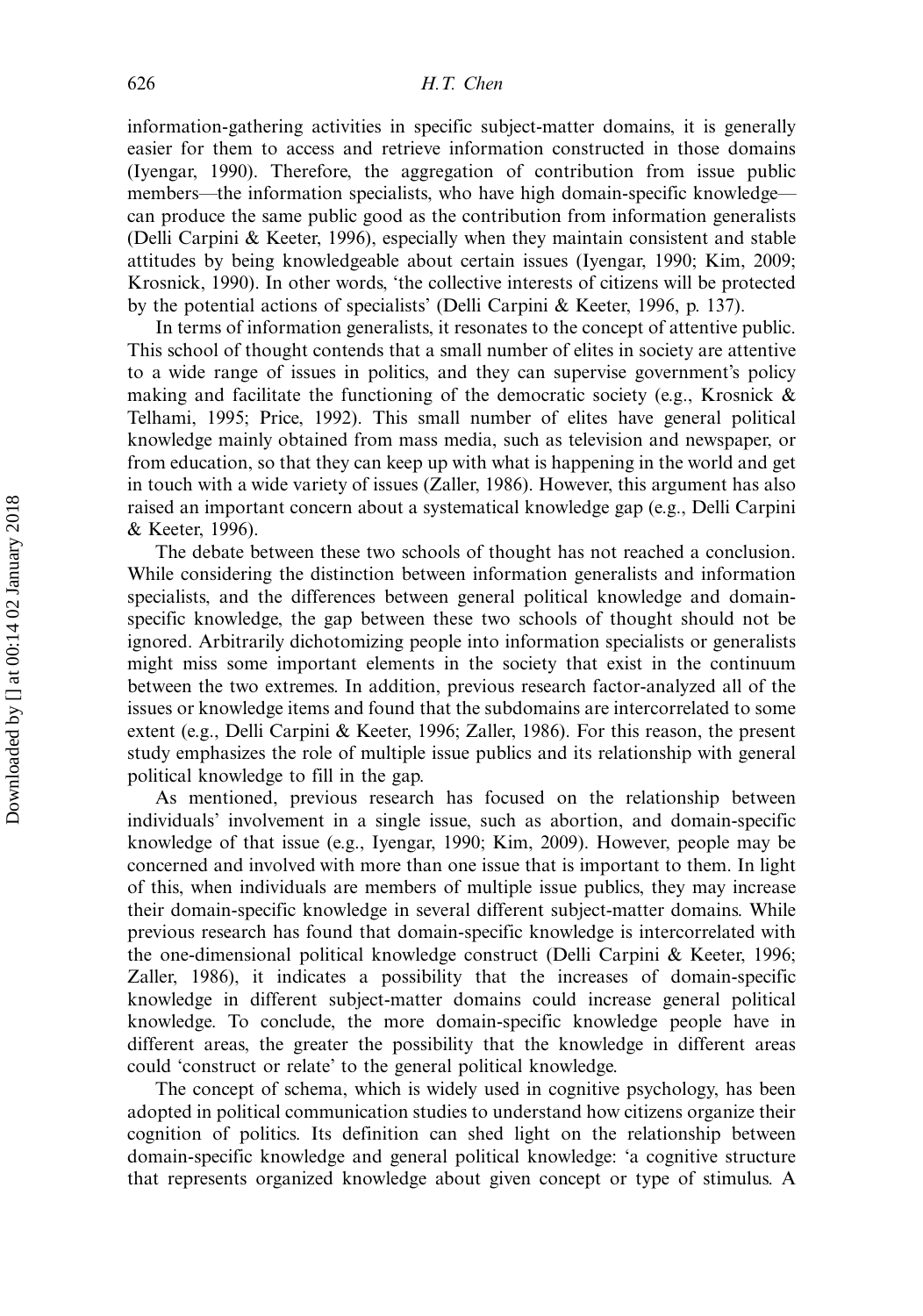schema contains both the attributes of the concept and the relationships among the attributes' (Fiske & Taylor, 1984, p. 140). Therefore, a schema is domain-specific. More importantly, schemata are not only highly clustered but also likely connected to one another. Accordingly, it is possible that some citizens, when involved in different issue publics, possess multiple, linked schemata. It is worth noting that this study does not assume general political knowledge is equal to the sum of domainspecific knowledge in various subject-matter domains. Instead, it highlights the connection between schemata and how people can make use of these linked schemata to interpret and understand public affairs. In this sense, the more issue publics people belong to, the greater their ability to apply different schemata to the interpretation of political events (Hamill & Lodge, 1986; Hamill, Lodge, & Blake, 1985).

Therefore, this study hypothesizes that the more issues in which people are involved and to which they attach personal importance, the more general political knowledge they have:

H2a: Individuals' levels of involvement in multiple issue publics will be positively associated with their general political knowledge.

However, as stated earlier, the concept of issue publics assumes that individuals are information specialists, rather than information generalists. Because of the information overload in the current political environment and the substantial information costs associated with becoming well-informed about any given issue (Downs, 1957), there may be limits to the ability of members of multiple issue publics to acquire information about the issues that personally concern them or to retrieve information from their memories.

From an aggregate level of perspective, public agenda is limited by different constraints, including memory, because the cognitive dimension involved in the construction of perceptions of issue importance involves the weighing of competing issues (McCombs & Zhu, 1995; Zhu, 1992; Zhu & He, 2002). This concept which is called issue capacity was adopted to explain the process of competition in media and public issues (McCombs & Zhu, 1995; Zhu, 1992; Zhu & He, 2002). McCombs and Zhu (1995) assumed a linear increase in the issue capacity over time. However, what they identified was an inverse-U-shaped trend in the carrying capacity of the public agenda that increase from 1954 to 1973 and then decrease from 1973 to 1994. In addition, agenda-setting research has adopted the concept of issue capacity and measured the cognitive functions involved in agenda-setting by measuring the amount of issue an individual considers before making a final decision about what is most important issue (McCombs, 2004; McCombs & Zhu, 1995; Smith, 1980; Zhu, 1992).

While previous studies have focused mainly on testing the concept of issue capacity at the aggregate level, and found that there is a limited capacity in the public to carry a certain amount of issue, no research to date has employed this concept at an individual level to examine personal importance that individuals place on issues and the limitation of individuals' information acquisition and processing due to the capacity. Therefore, it is worthwhile to apply this concept to understand the relationship between levels of political knowledge and members of multiple issue publics' cognitive capacity when several issues are competing with each other for accessibility during the information-processing phase. In addition to the linear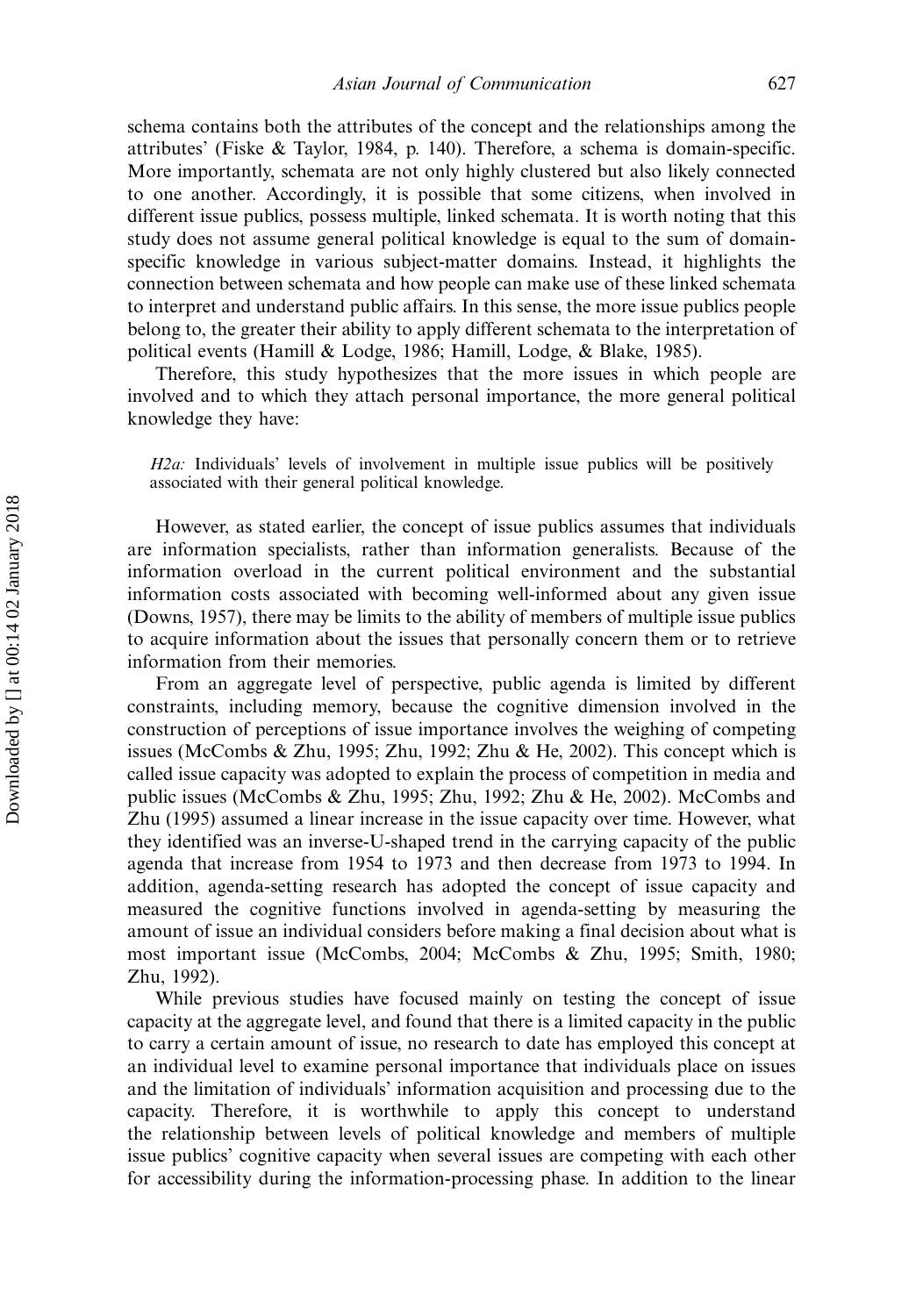relationship between the levels of involvement in multiple issue publics and the general political knowledge, this study hypothesizes that general political knowledge should increase as the levels of involvement in multiple issue publics increase, but, at some level, general political knowledge should start decreasing as the levels of involvement increase more:

H2b: There is a curvilinear, inverted-U shaped relationship between individuals' levels of involvement in multiple issue publics and their general political knowledge.

## Method

The data for this study comes from Taiwan's 2008 Social Change Survey, which was administered using a three-stage proportional stratified household sampling technique and face-to-face interviewing. The population was first divided into seven strata, and then systematic sampling was used to sample cities, streets, and households, with the census as the sampling frame. The gender, age, and education of the sampled participants after weighting were close to those of the general population, with no significant differences (see Table 1). Of the 4604 samples, 1980 interviews were completed; 50.1% of participants were male and 49.9% were female, and the response rate was 43.0%.

### **Operationalization**

#### **Measurements**

Multiple issue-public membership. The questionnaires asked respondents to rate the importance of 10 issues: economics, relationship with China, education, health care, national security, environment, legislation, social ethics and values, local construction, and national identity. Respondents were asked to indicate whether they considered each issue 'very important' (5), 'important' (4), 'neutral' (3), 'not *important'* (2), or 'not very *important'* (1) ( $\alpha = .85$ ,  $M = 4.37$ ,  $SD = 4.70$ ). Following Kim's (2009) method of identifying issue public members, individuals who gave an issue a score higher than the mean (i.e. rated the issue as more important than most participants) belonged to that issue public. Thus, in the present study, the members of each issue public are defined as those who rate that issue higher than the mean on that issue's importance scale. To obtain levels of multiple issue-public membership, the scores of 10 issue publics were summed to see how many issue publics people belonged to ( $\alpha = .86$ ,  $M = 5.51$ ,  $SD = 3.23$ ). Thus, a score of 1 would indicate that an individual thought that one of the 10 issues was important to him or her and would mean that this person was a member of that one issue public. Similarly, a score of 10 would indicate that a participant found all 10 issues important and was a member of the 10 issue publics.

Internet use. Internet use was measured by asking about the frequency of general Internet use within the last year. Answers ranged from *once or more than once in a* day (9) to never (1) ( $M=5.11$ ,  $SD=3.80$ ). Online news reading was also included by asking how many days each week respondents read online news  $(M=3.95,$  $SD = 2.95$ ).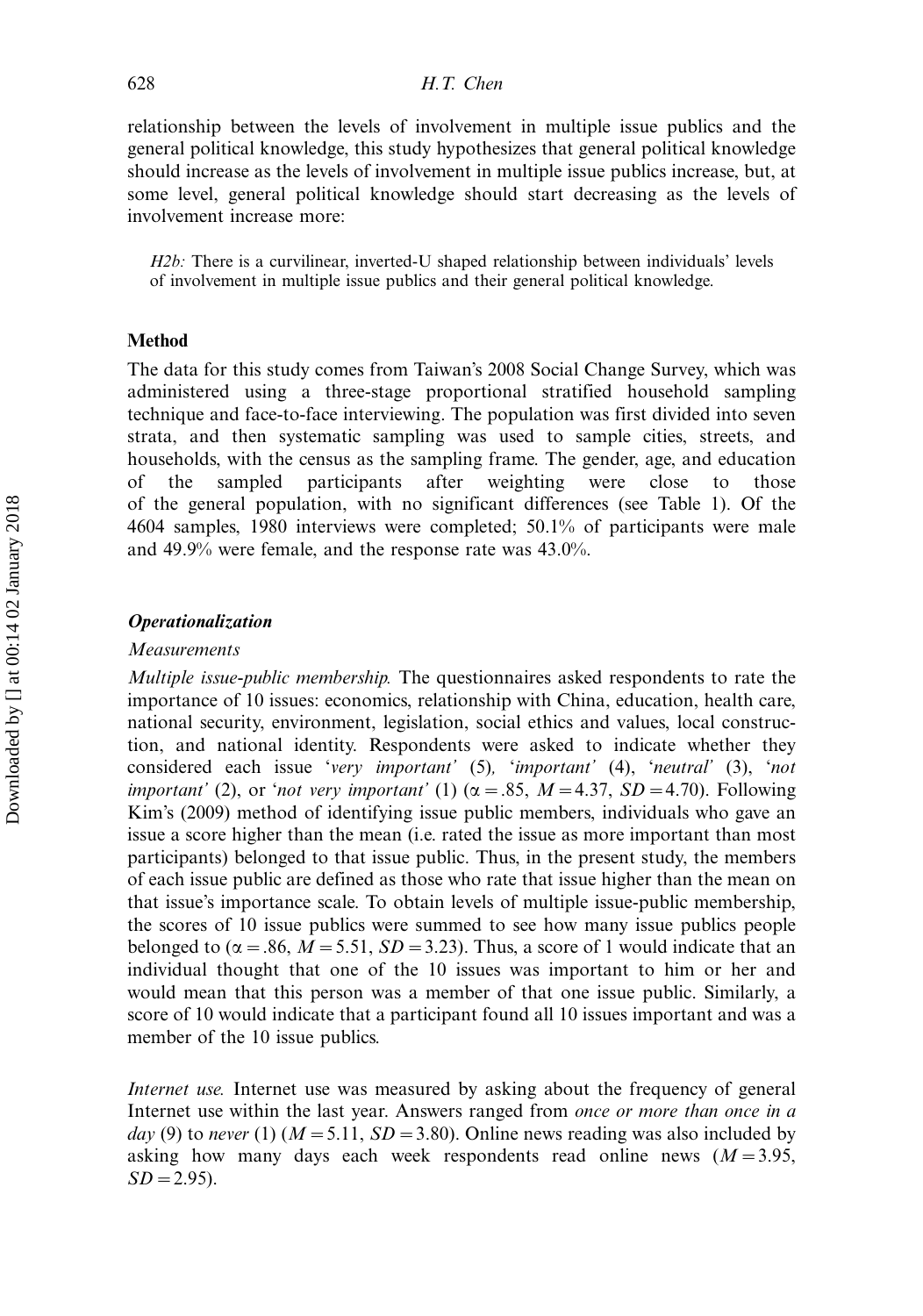|                                                        | Taiwan's 2008<br>Social Change<br>Survey |               | Population    | $X^2$   | $p$ -value |  |
|--------------------------------------------------------|------------------------------------------|---------------|---------------|---------|------------|--|
|                                                        | $\boldsymbol{n}$                         | $\frac{0}{0}$ | $\frac{0}{0}$ |         |            |  |
| Gender                                                 |                                          |               |               |         |            |  |
| Male                                                   | 992                                      | 50.11         | 50.10         | 0.00004 | p > 0.05   |  |
| Female                                                 | 988                                      | 49.89         | 49.90         |         |            |  |
| Age                                                    |                                          |               |               |         |            |  |
| $18 - 29$                                              | 479                                      | 24.20         | 24.18         | 0.00065 | p > 0.05   |  |
| $30 - 39$                                              | 410                                      | 20.69         | 20.68         |         |            |  |
| $40 - 49$                                              | 416                                      | 20.99         | 20.98         |         |            |  |
| $50 - 59$                                              | 331                                      | 16.72         | 16.73         |         |            |  |
| $\geq 60$                                              | 345                                      | 17.41         | 17.43         |         |            |  |
| <b>Education</b>                                       |                                          |               |               |         |            |  |
| No Education                                           | 49                                       | 2.49          | 2.49          | 0.00000 | p > 0.05   |  |
| Self-study/Elementary school                           | 335                                      | 16.93         | 16.93         |         |            |  |
| Middle school/High school                              | 281                                      | 14.18         | 14.18         |         |            |  |
| Professional school                                    | 598                                      | 30.19         | 30.19         |         |            |  |
| University or college/Master<br>degree/Doctoral degree | 717                                      | 36.21         | 36.21         |         |            |  |

Table 1. Demographic profile of the sample and population.

Other Internet activities. Respondents were asked to what extent the following types of activities they usually perform on the Internet. These included emailing, information browsing, taking part in forum discussions, information exchanging, information gathering, blogging, gaming, chatting and friending, shopping, and banking. Respondents were asked to indicate whether they engaged in each activity very often (4), sometimes (3), rarely (2), or never (1)  $(M_{emailing}=3.13,$  $SD_{emailing}=1.10; M_{information}$  browsing  $= 3.47, SD_{information}$  browsing  $= .73; M_{formula}$  $discussing=1.67$ ,  $SD_{formula}$  discussing. 1.64;  $M_{information}$  exchanging. 1.62, SD<sub>information</sub>  $exchanging=1.13;$   $M_{information}$  gathering=3.23, SD<sub>information</sub> gathering=.93;  $M_{blogging}=2.41$ ,  $SD_{blogging}=1.15$ ;  $M_{gaming}=1.92$ ,  $SD_{gaming}=1.15$ ;  $M_{chating}$  and friending  $=1.83$ ,  $SD_{chating}$  and friending  $=1.05$ ;  $M_{shopping}=2.04$ ,  $SD_{shopping}=.97$ ;  $M_{banking}=2.03$ ,  $SD_{banking}=1.17$ ).

Other media uses. Television viewing, newspaper reading, radio listening, and magazine reading were measured by asking about the frequency of use within the last year. Respondents were asked to indicate whether they engaged in each type of activity from once or more than once in a day (9) to never (1)  $(M_{TV} = 8.79, SD_{TV} = .91;$  $M_{newspaper} = 6.31, SD_{newspaper} = 3.07; M_{radio} = 5.26, SD_{radio} = .3.32; M_{magazine} = 4.29,$  $SD_{magazine}$  = 2.63). In addition to general television viewing, television news viewing was included. Respondents were asked to indicate how many days each week they watched television news ( $M=5.98$ ,  $SD=2.06$ ). Exposure to political talk shows was also measured by asking about how often respondents watched such shows, from very often (5) to never (1)  $(M=2.73, SD=1.46)$ .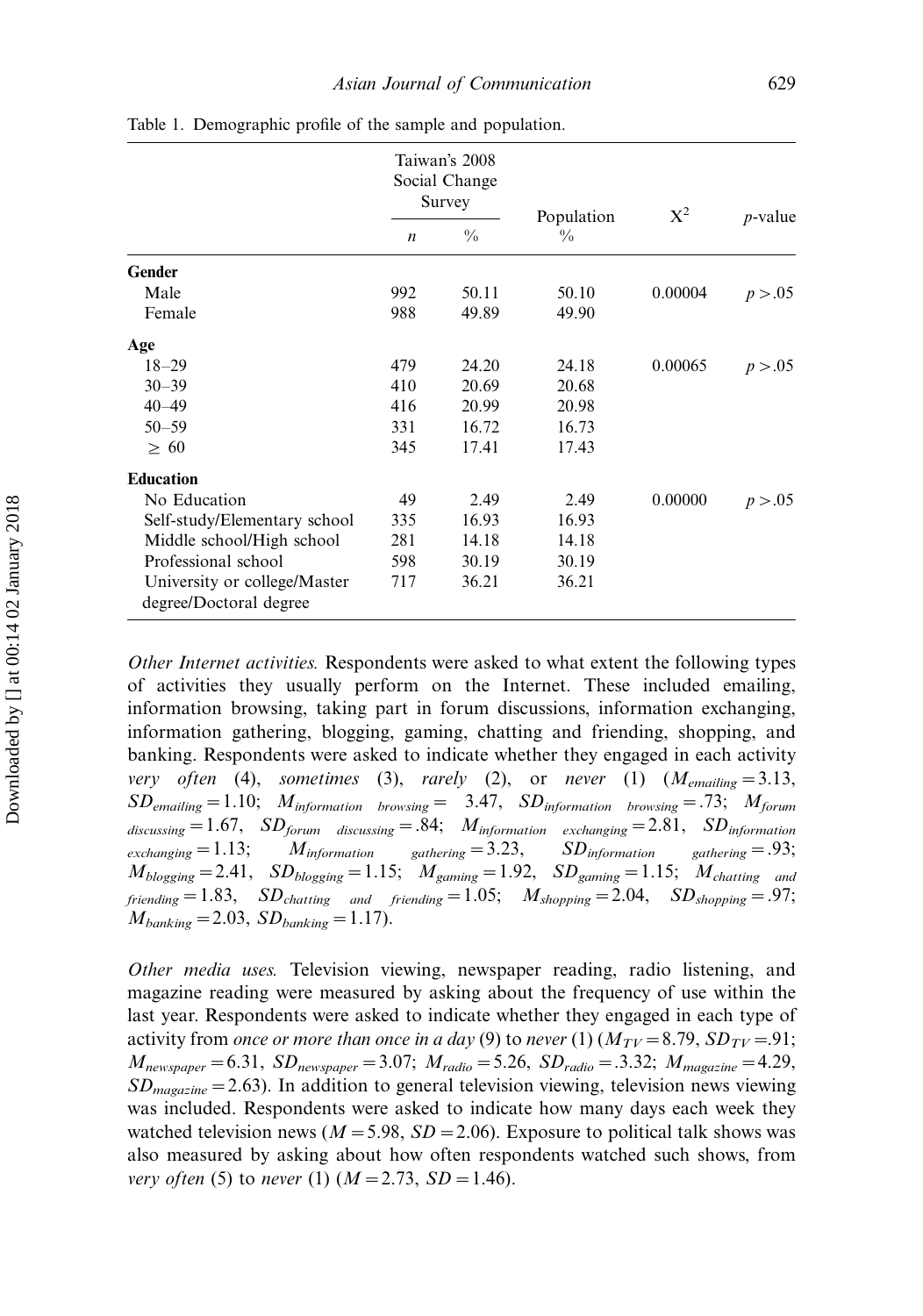Political knowledge. Respondents' political knowledge was assessed by adding the scores of four questions about political facts that emphasize factual political knowledge from a long-term political setting instead of testing temporary political knowledge of candidates, parties, or issues based on a political campaign. Those questions included: 'According to Taiwan's Constitution, what is the term length for Taiwan's president?' 'Who is the leader of Mainland China?' 'Which country has foreign relations with Taiwan?' and 'Who is the current Chief Executive and Head of the Government of Hong Kong?' Respondents received one point for each correct answer, with the number of correct answers summed to construct the variable of political knowledge ( $\alpha = .45$ ,  $M = 2.06$ ,  $SD = .96$ ). Some previous literature used similar questions to measure general political knowledge, including the identification of foreign political offices, knowledge of foreign affairs, and knowledge about governmental policies and Constitution (Jung, Kim,  $\&$  Gil de Zúñiga, 2011; Valentino, Hutchings, & Williams, 2004; Zaller, 1986).

Due to the different degree of difficulty for each of the items, the reliability of the general political knowledge measurement is somewhat low. For example, while 95% of respondents answered correctly to the question about the term length for Taiwan's president, only one-fifth could answer the question on the head of the government of Hong Kong. The Pearson's correlation between these two items is also low  $(r=.10,$  $p < .001$ ). Therefore, the magnitude of reliability for the general political knowledge measurement can be understandable. Previous research also adopted a low but understandable reliability of political knowledge measure considering that each item varies in the degree of difficulty (e.g., Jung et al., 2011).

# Control variables

Demographics. A variety of demographic variables were included for control purposes. Survey respondents' age  $(M=48.20, SD=17.32)$  and gender (Male  $= 50.1\%$ , Female  $= 49.9\%$ ) were collected. Survey respondents were also asked about their education level ( $M=9.18$ ,  $SD=6.30$ ,  $Mdn$  = high school degree) and personal income ( $M=4.21$ ,  $SD=3.06$ ,  $Mdn=\text{NT$20,000}$  to NT\$30,000).

Strength of partisanship. The strength of respondents' party identification was measured by asking about their attitudes toward different coalitions; answers included strongly favorable to Pan-Blue (1), favorable to Pan-Blue (2), neutral (3), favorable to Pan-Green (4), and strongly favorable to Pan-Green (5)  $(M=2.99,$  $SD = 1.00$ ).

Political efficacy. Eight questions about respondents' personal political effectiveness and their beliefs about the responsiveness of government and public officials were combined into a single index of political efficacy. The questions included 'Although politics is so complicated, people like me can still understand it', 'People like me can influence government's decision-making', 'Government cares about people like me', 'Public officials care much about what people like me think', 'Government does things that benefit citizens the most', 'Government considers its citizens first when making important decisions', and 'I trust what public officials say on television or in newspapers'. Respondents indicated their degree of identification with each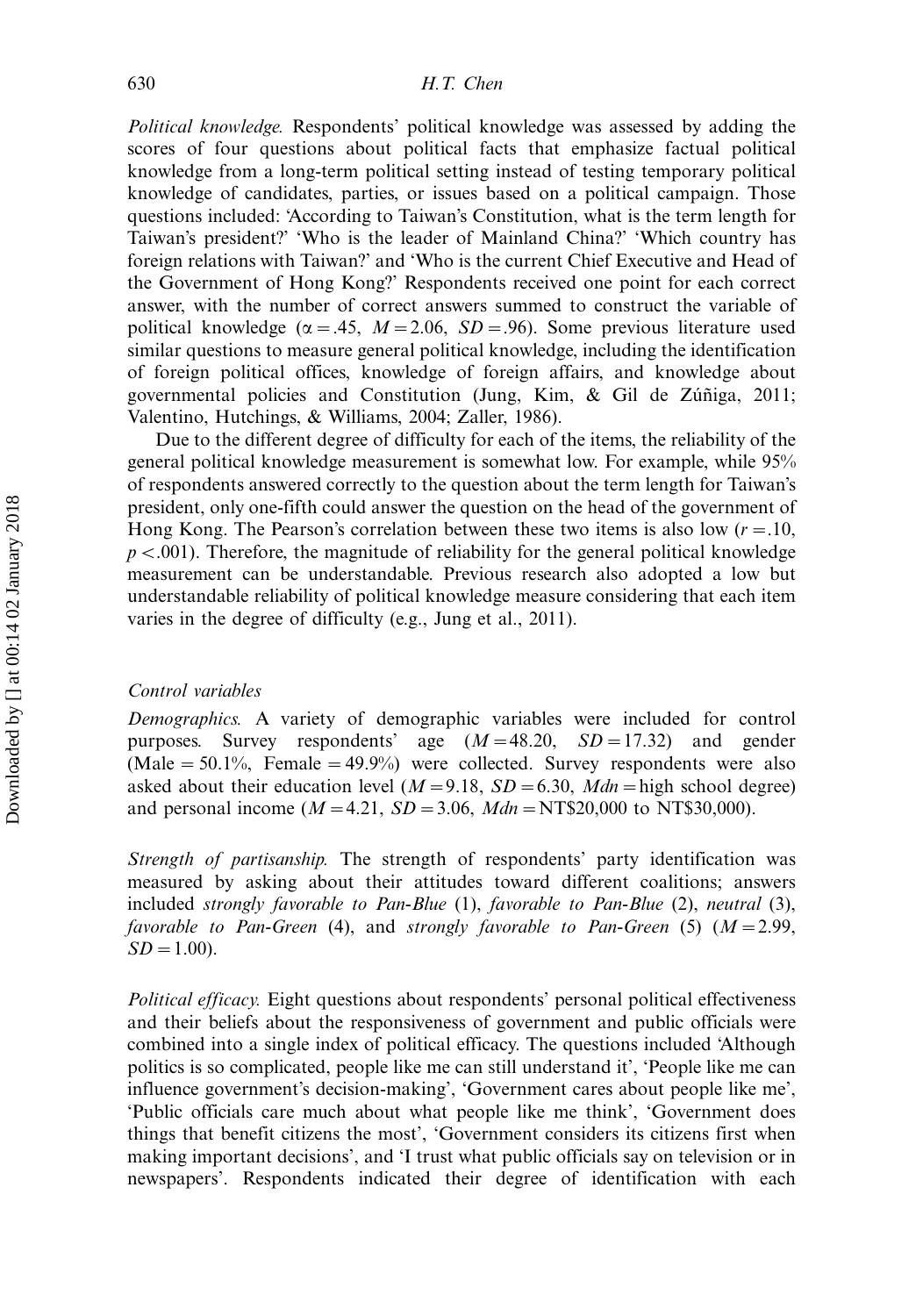statement on a range from *strongly agree* (5) to *strongly disagree* (1)  $(\alpha = .79)$ ,  $M=2.83, SD=.61$ .

# Results

Only 4.9% ( $n=97$ ) of the sample reported that none of the 10 issues was important to them. Of the remaining 1883 respondents,  $48.1\%$  ( $n=906$ ) were female and 51.9%  $(n=977)$  were male. Table 2 shows the percentage of the issues respondents considered important to them. Regression analysis was used to identify the contributions of demographics, strength of partisanship, and political efficacy, which are the control variables, to multiple issue-public membership. The total variance of multiple issue-public membership explained by all variables was 0.6% ( $R^2 = .006$ ,  $p = 0.064$ ). The results reveal that demographics, including age ( $\beta = -0.006$ ,  $p = 0.826$ ), gender ( $\beta$  = -.029, p = .210), education ( $\beta$  = .053, p = .063), and income ( $\beta$  = .025,  $p = 278$ ), did not significantly relate to multiple issue-public membership. With regards to political predispositions, strength of partisanship ( $\beta = -0.012$ ,  $p = 0.602$ ) and political efficacy ( $\beta = .037$ ,  $p = .124$ ) did not emerge as significant predictors of multiple issue-public membership either.

# Multiple issue-public membership, media use, and online activity

To examine the relationship between multiple issue-public membership and individual media usage (H1), a matrix of partial correlations, controlling for such demographic variables as age, gender, education, and personal income, and political predispositions, which included strength of partisanship and political efficacy, is presented in Table 3. The results indicate a significant positive relationship between levels of involvement in multiple issue publics and general television watching  $(r=.070, p < .05)$ . Levels of involvement in multiple issue publics also exhibited a significant and positive relationship with political talk show watching  $(r=.096, ...)$  $p < .01$ ) and online news reading ( $r = .076$ ,  $p < .05$ ), which means that people concerned about more issues are more likely to watch television and political talk shows, and they also are more likely to read online news, than people who are

| Number of Issue | Percentage |
|-----------------|------------|
| None            | 4.9        |
| One             | 11.5       |
| Two             | 7.5        |
| Three           | 7.6        |
| Four            | 7.4        |
| Five            | 9.2        |
| Six             | 9.6        |
| Seven           | 9.3        |
| Eight           | 7.8        |
| Nine            | 9.7        |
| Ten             | 15.3       |

|  |  | Table 2. The percentage of issue importance by the number of issue. |  |  |  |  |  |  |  |
|--|--|---------------------------------------------------------------------|--|--|--|--|--|--|--|
|--|--|---------------------------------------------------------------------|--|--|--|--|--|--|--|

Note:  $n = 1980$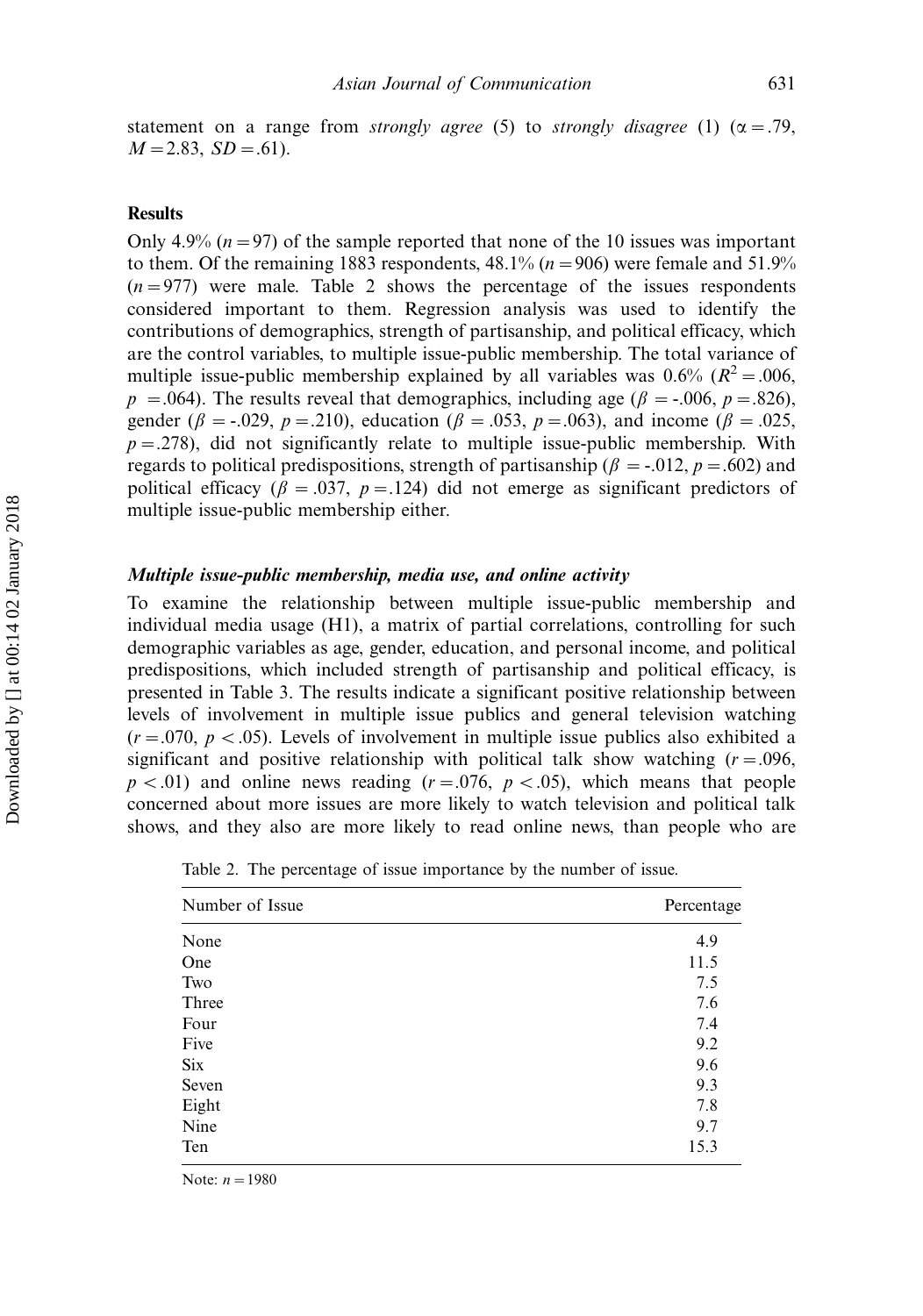involved in fewer issue publics. However, levels of involvement in multiple issue publics did not significantly relate to other media uses, such as newspaper reading, radio listening, television news watching, and Internet use.

RQ1 asked about the relationship between levels of involvement in multiple issue publics and Internet activities. Table 4 reports the results of the partial correlation matrix, which indicates that levels of involvement in multiple issue publics, had a significant positive relationship with five Internet activities, including taking part in forum discussions  $(r=.088, p < .01)$ , information browsing  $(r=.066, p < .05)$ , information exchanging  $(r=.123, p < .001)$ , information gathering  $(r=.127, p < .001)$  $p < .001$ ), and blogging (r=.153, p  $< .001$ ). The results yield non-significant relationships between levels of multiple issue publics and other Internet activities. Taking all findings into consideration, people who are engaged in more issue publics are more likely to have information-related activities than non-information-related activities on the Internet than those concerned about fewer issues.

# Multiple issue-public membership and political knowledge

A hierarchical regression was conducted to examine H2a and H2b, about the relationship between multiple issue-public membership and political knowledge (see Table 5). Both hypotheses were supported. The control variables, including demographics and political predispositions, were separately entered in the first two blocks. After the control, multiple issue-public membership and the quadratic term of multiple issue-public membership were entered as the last block, which significantly accounted for 3.6% of the variance in political knowledge. As shown in Table 5, the results show a significant and positive relationship between multiple issue-public membership and individuals' political knowledge, after all the controls  $(\beta = .512, p < .001)$ . This indicates a linear relationship between levels of involvement in multiple issue publics and individual political knowledge, which demonstrates that when individuals consider more issues personally important, they are more knowledgeable about public affairs. At the same time, the results also show a significant quadratic effect on the relationship of multiple issue-public membership to individuals' general political knowledge, after all the controls ( $\beta =$ -.353,  $p < .001$ ).

| Variables                              |          |           | 3       | 4         |          | 6    |           | 8 |
|----------------------------------------|----------|-----------|---------|-----------|----------|------|-----------|---|
| 1. Multiple issue-public<br>membership |          |           |         |           |          |      |           |   |
| 2. Newspapers                          | .027     |           |         |           |          |      |           |   |
| 3. Radio                               | .061     | $.093**$  |         |           |          |      |           |   |
| 4. Television                          | $.070*$  | .041      | $-.044$ |           |          |      |           |   |
| 5. Television news                     | .053     | $.107***$ | $-.018$ | $.647***$ |          |      |           |   |
| 6. Political talk shows                | $.096**$ | $.093**$  | .056    | $.149***$ | $201***$ |      |           |   |
| 7. Internet                            | .014     | $-.002$   | .054    | .062      | .044     | .026 |           |   |
| 8. Online news                         | $.076*$  | .003      | .052    | $-.002$   | $.077*$  | .058 | $.435***$ |   |

Table 3. Partial correlations between multiple issue-public membership and media uses.

Note: Cell entries are partial correlation coefficients, controlling for age, gender, education, income, strength of partisanship, and political efficacy ( $n=1980$ ); two-tailed. \*  $p < .05$ ; \*\*  $p < .01$ ; \*\*\*  $p < .001$ .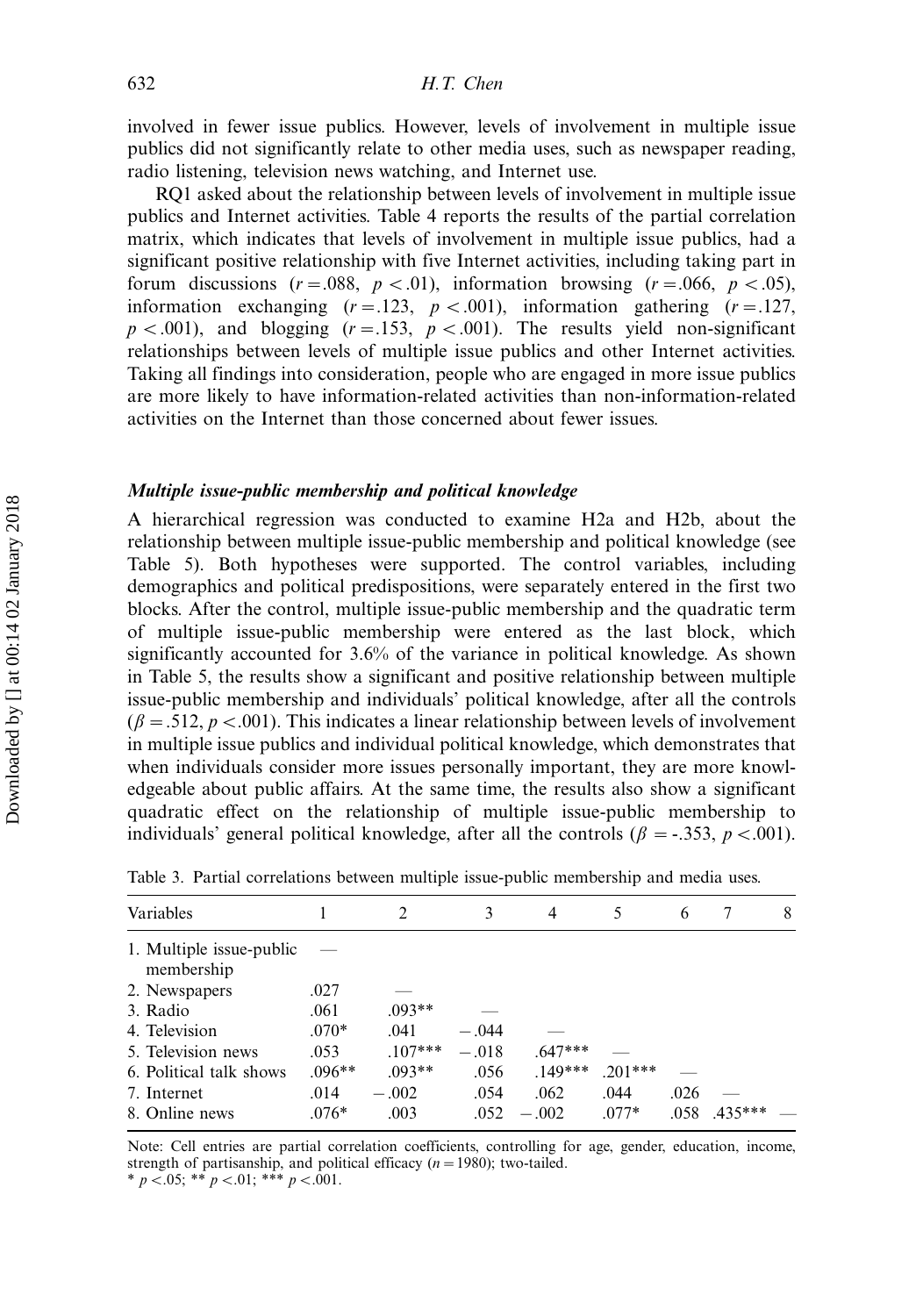| Variables                           |           | $\overline{c}$ | 3         | 4         |           | 6         |           | 8         | 9         | 10        | 11 |
|-------------------------------------|-----------|----------------|-----------|-----------|-----------|-----------|-----------|-----------|-----------|-----------|----|
| 1. Multiple issue-public membership |           |                |           |           |           |           |           |           |           |           |    |
| 2. Emailing                         | .046      | __             |           |           |           |           |           |           |           |           |    |
| 3. Taking part in forum discussion  | $.088**$  | $149***$       |           |           |           |           |           |           |           |           |    |
| 4. Information browsing             | $.066*$   | $.314***$      | $.170***$ |           |           |           |           |           |           |           |    |
| 5. Information exchanging           | $.123***$ | $.522***$      | $.235***$ | $.313***$ | ___       |           |           |           |           |           |    |
| 6. Information gathering            | $.127***$ | $.418***$      | $.209***$ | $.496***$ | $.535***$ |           |           |           |           |           |    |
| 7. Blogging                         | $.153***$ | $.267***$      | $.345***$ | $.290***$ | $.362***$ | $.314***$ |           |           |           |           |    |
| 8. Gaming                           | $-.009$   | $-.012$        | $.082**$  | $-.051$   | .005      | $-.084**$ | .055      |           |           |           |    |
| 9. Chatting and friending           | .040      | $.122***$      | $.252***$ | .016      | $164***$  | $.063*$   | $.252***$ | $.221***$ |           |           |    |
| 10. Shopping                        | .047      | $.251***$      | $.167***$ | $.208***$ | $.218***$ | $.192***$ | $.193***$ | .044      | $.137***$ |           |    |
| 11. Banking                         | .024      | $.168***$      | .040      | $.228***$ | $139***$  | $.175***$ | .058      | $-.069*$  | .019      | $.234***$ |    |

Table 4. Partial correlations between multiple issue-public membership and internet activities.

Note: Cell entries are partial correlation coefficients, controlling for age, gender, education, income, strength of partisanship, and political efficacy (*n* = 1980); two-tailed.<br>\* *p* <.05; \*\* *p* <.01; \*\*\* *p* <.001.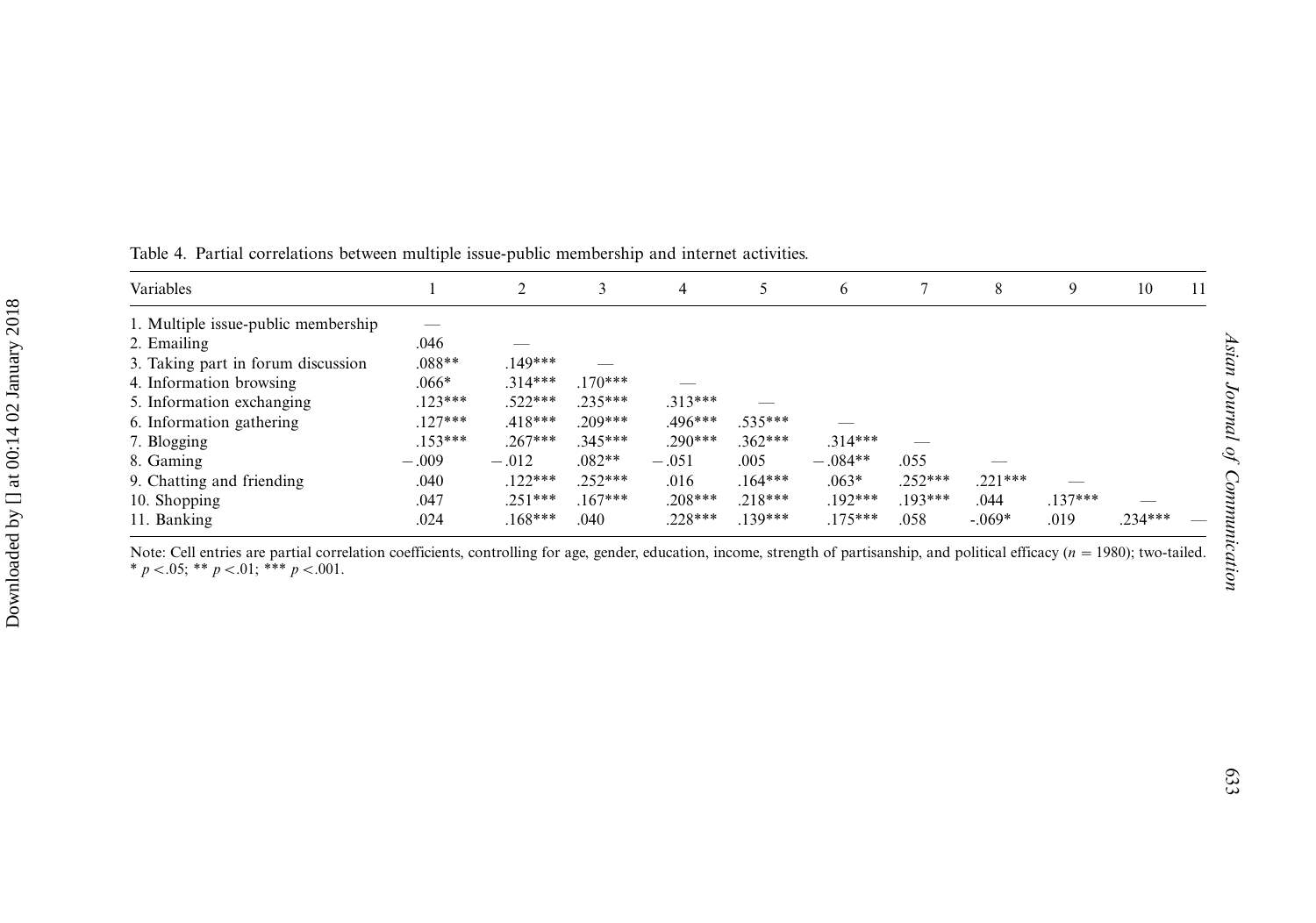Table 5. Regression analysis predicting political knowledge.

| Predictor Variables                             | β         |  |
|-------------------------------------------------|-----------|--|
| Block 1: Demographic                            |           |  |
| Age                                             | $.062*$   |  |
| Gender                                          | $.182***$ |  |
| Education                                       | $.346***$ |  |
| Income                                          | $.059**$  |  |
| Incremental Block $R^2$ (%)                     | $16.4***$ |  |
| <b>Block 2: Political predispositions</b>       |           |  |
| Strength of partisanship                        | $-.009$   |  |
| Political efficacy                              | .029      |  |
| Incremental Block $R^2$ (%)                     | 0.1       |  |
| $Block \; 3:$                                   |           |  |
| Multiple issue-public membership                | $.512***$ |  |
| (Multiple issue-public membership) <sup>2</sup> | $-353***$ |  |
| Incremental $R^2$ (%)                           | $3.6***$  |  |
| Total $R^2$ (%)                                 | 20.1      |  |

Note: Cell entries are final-entry OLS standardized Beta ( $\beta$ ) coefficients. n = 1980 \*  $p < .05$ ; \*\*  $p < .01$ ; \*\*\*  $p < .001$ .

This reveals that there is a curvilinear inverted U-shaped relationship between levels of involvement in multiple issue publics and general political knowledge (see Figure 1). Specifically, the curvilinear relationship has its slope zero at 8.1, which means that individuals involved in about eight issue publics are among the most knowledgeable in general public affairs. In other words, as the number of issues considered personally important increases from zero to eight, individuals' general political knowledge also increases, but from that point on, individuals' general political knowledge decreases as the number of issues considered important increases.

## **Discussion**

With the increasing popularity of high-choice media and the rising concept of issue publics, this study taps into individuals'real lives, noting that people can be members of multiple issue publics, rather than being restricted to single issue-public membership, because they can consider more than one issue important to them. As a result, the first aim of the study was to examine the relationship between multiple issuepublic membership, general media use, and online activities in order to explore the role of multiple issue-public membership and understand members' selectivity of media use in today's high-choice media environment.

Prior's (2007) concept of the high-choice media environment indicates that greater media choice allows people who prefer entertainment content to escape from news. Those entertainment-seekers are 'more moderate or politically indifferent' than other non-entertainment-seekers (Prior, 2007, p. 244). However, at the same time, the rise of the high-choice media environment makes those who are interested in news and political information more partisan, in that it increases opportunities for people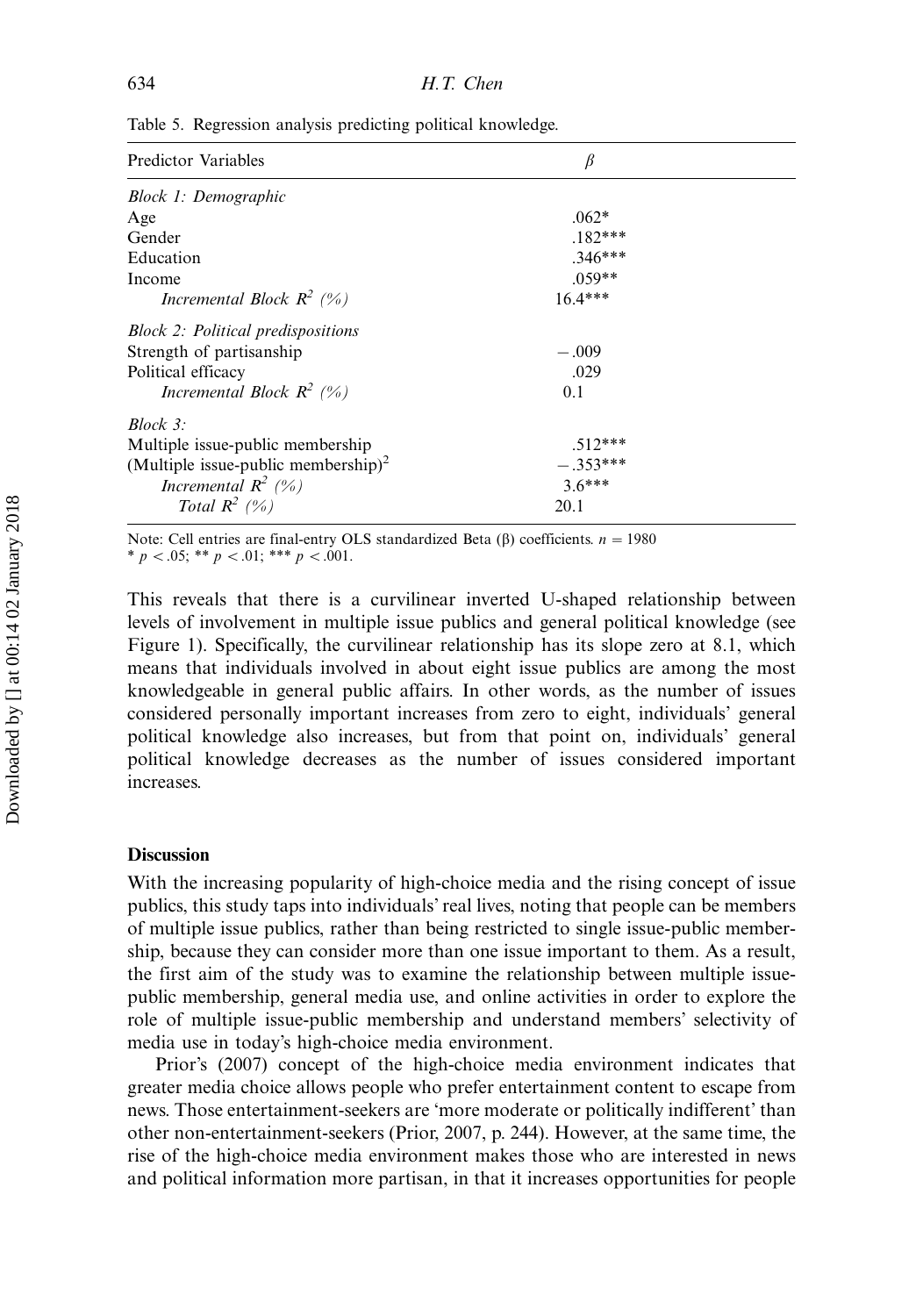

Figure 1. The relationship between levels of involvement in multiple issue publics and general political knowledge.

to avoid counter-attitudinal information and selectively expose themselves to likeminded political views, which becomes an important cause of partisan polarization in the society (Prior, 2007; Sunstein, 2001). The present study examines the public from an alternative perspective by emphasizing the role of issue publics. Issue publics should be considered differently from the general public perspective because issue public members are involved in the issues they are concerned about so that they are the 'issue-information haves' compared to those not in issue publics. In addition, they actively seek out issue-relevant information and understand the issues by exposing themselves to multiple perspectives and gauging more in-depth information. As a result, the form of their information selection is issue-based, which is assumed to be unbiased (Holbrook et al., 2005). When they are offered the selectivity and opportunities to shape their information environment in the high-choice environment, they tend to expose themselves to different sides of the information (e.g., both liberal and conservative political views).

Supporting the issue-based selectivity, the findings show that multiple issuepublic membership was positively associated with political talk show watching. It indicates that the more issues individuals are involved in, the more often they watch political talk shows from which they can gain more information on specific issues than what they can get from traditional media. Chang and Lo (2007) contentanalyzed political talk shows in Taiwan and found that they provide a great deal of information by focusing on the discussion of public affairs or specific issues and inviting political commentators and journalists rather than reporting short, fragmented, and decontextualized news segments.

In addition, in Taiwan, most people surveyed said that their primary motivation for watching political talk shows was obtaining information about public affairs and political issues (Chang & Lo, 2007). Although the positive relationship between multiple issue public members' political talk show watching and the political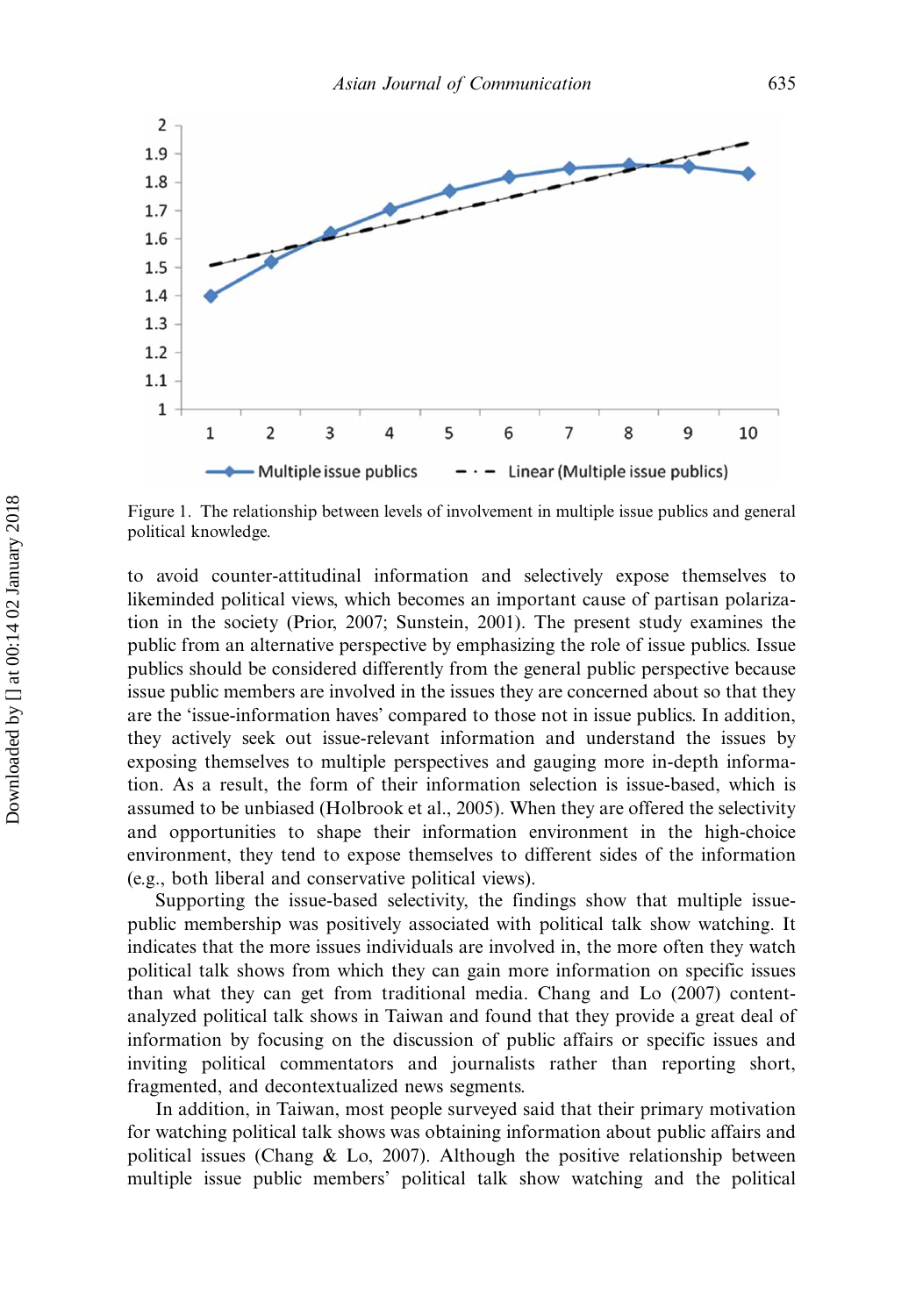information acquisition may be questioned because of the politicized political talk shows provided by different cable channels in Taiwan, the assumption of issue-based selectivity among issue public members were further supported by an additional analysis. A partial correlation revealed that members of multiple issue publics not only watch more political talk shows but also tend to watch political talk shows with different political backgrounds, including those leaning to Pan-Blue coalition, and those supporting the Pan-Green coalition.<sup>1</sup> To conclude, although the general publics' political acquisition from political talk shows may be biased because of the politicized programs, this study provides evidence that issue public members seek information about different political views from political talk shows which may lead them to obtain more balanced political information.

Furthermore, those who consider more issues important to them are likely to read online news. As Tewksbury and Althaus (2000) argued, online readers have greater ability than the readers of traditional newspapers to select the news articles that they want to read. In this sense, the high selectivity afforded by online news, which provides diversified information about important events and current issues in the society, allows issue public members to actively and selectively choose what information they want to obtain and have a greater chance to seek out information that they think is related to issues that interest them.

It is also interesting that general television-watching was found to have a significant relationship with levels of involvement in multiple issue publics, while general Internet use was not. However, several specific activities on the Internet, including information browsing, information exchanging, information gathering, taking part in forum discussions, and blogging were found to be significantly related to levels of involvement in multiple issue publics. This may come about because the Internet makes selective exposure even more prevalent than cable televisions. Although the Internet may lead to greater preference for entertainment content and the avoidance of news, resulting in decreased awareness of public affairs (Prior, 2005, 2007), members of multiple issue publics are different from the general public. With high involvement in the issues they concern about, they are less likely to engage in general use on the Internet. Instead, the more issues they are involved in, the more goal-oriented they are, as they tend to select information and be involved in specific activities on the Internet that allow them to obtain, express, or discuss information. In addition, they are less likely to be distracted by entertainment content or other non-news activities—such as gaming, shopping, banking, and social networking, which did not exhibit a significant relationship with multiple issue-public membership—in the online environment.

Another aim of the study is to examine the relationship between multiple issuepublic membership and general political knowledge. This study seeks to understand the impact of taking into account several issues, rather than a single issue, on individual ability to process relevant information. Although previous research indicates a positive linear relationship between membership in a single issue public and domain-specific knowledge on that subject, the relationship between membership and domain-specific knowledge might be different when individuals belong to multiple issue publics (e.g., Kim, 2009). The results indicate not only a significant linear relationship between levels of involvement in multiple issue publics and general political knowledge, but also a significant quadratic effect of levels of involvement in multiple issue publics on general political knowledge. It demonstrates that when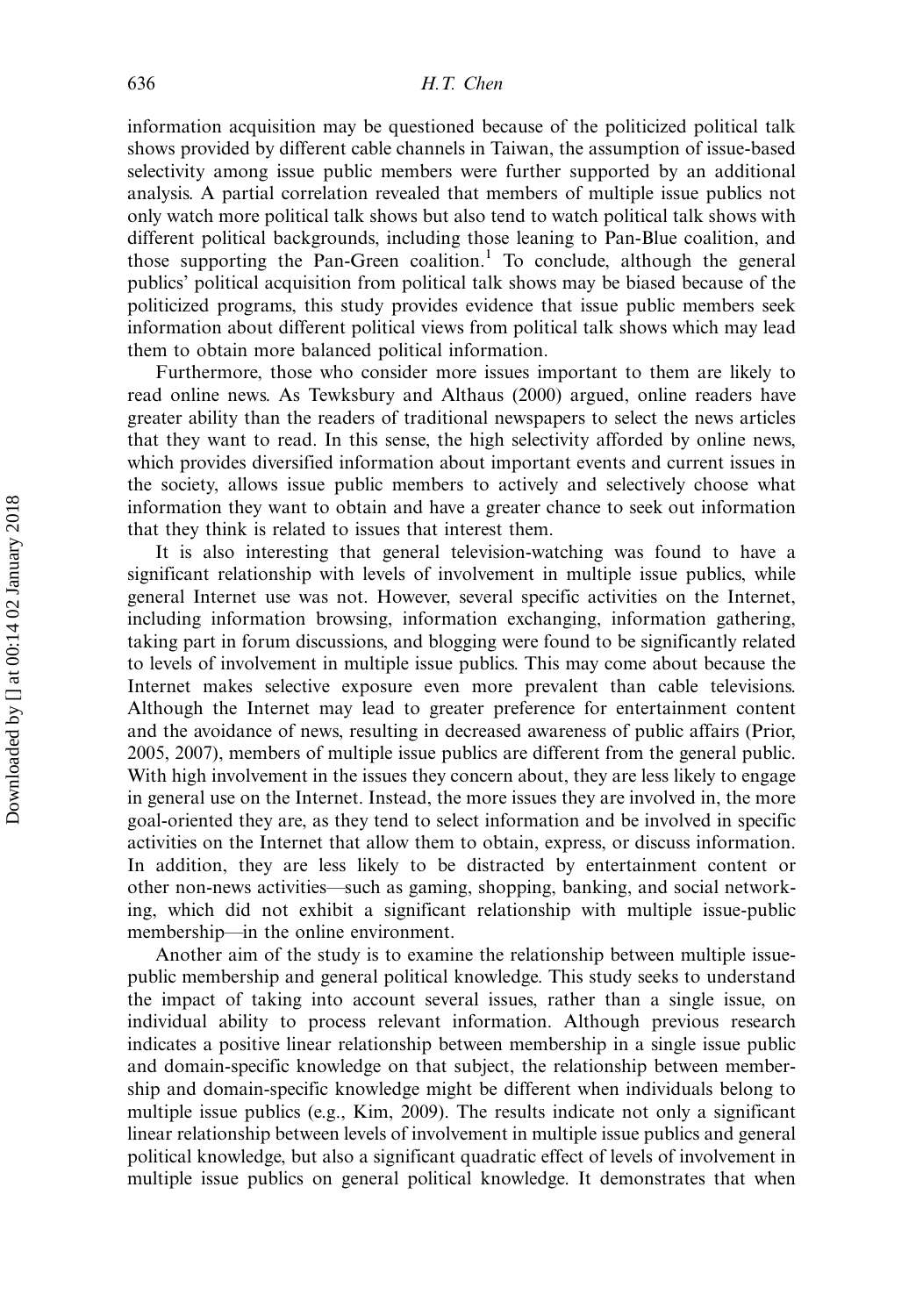individuals consider more than one issue important to them, the links that connect their political schemata, i.e. the intercorrelations between clusters of knowledge in different subject-matter domains, prompt them to generate general political knowledge. However, the effects of multiple issue-public membership on general political knowledge may not extend beyond certain boundaries. At an individual level, although people may consider certain issues equally important, a competitive weighing process occurs when they gain knowledge about these issues. That is to say, when members of multiple issue publics consider more issues important to them, this does not necessarily mean that they can digest all of the relevant information that they expose themselves to. Thus, to a point, general political knowledge decreases as the number of issues that members of multiple issue publics consider important increases.

Previous research on the relationship between media and public issues in Taiwan has mostly taken the perspective of agenda setting theory by emphasizing the idea that media are the agenda-setters influencing the salience of issues among people (e.g., Chen, 2004; Chiu, 2006; King, 1997). However, this research tends to examine the four most widely circulated newspapers or the four broadcast television news in Taiwan during political campaigns (e.g., Chen, 2004; Chiu, 2006; Dzwo, 2008; King, 1997). Definite evidence as to the relationship between the high-choice media and public issues in Taiwan has not been gathered. At the same time, researchers in the United States have already called for attention to the new media environment which promotes specialization in terms of media outlets and individuals' content consumption (e.g., Ferguson & Perse, 2000; Papacharissi & Rubin, 2000; Tewksbury, 2005). Therefore, this study is important by adopting the alternative view focusing on citizens' own responsibility for their media consumption and addressing the way they use new media rather than emphasizing the role of the mass media as the agendasetters or the disseminators of public affairs and political information. More importantly, this study is significant in terms of its Taiwanese context since most research on issue publics has been conducted in the Western/US context. It identifies members of multiple issue publics in Taiwan, and provides empirical evidence of their media uses, online activities, and political knowledge in Taiwanese political and media environment.

Finally, the results should be interpreted with caution due to this study's limitations. The first limitation lies in the measurement of general political knowledge in the national 2008 Social Change Survey in Taiwan. Since previous literature demonstrates that there are several groups of political knowledge indicators, such as current event knowledge, candidates' issue stance knowledge, ideological knowledge, and general knowledge (Delli Carpini & Keeter, 1996; Eveland & Scheufele, 2000), the national survey could be improved by including a greater variety of dimensions of political knowledge.

Future research can develop better methods for measuring the concept of multiple issue-public membership. The methods used in this study basically followed the methods used in previous research on issue publics. After individuals were separated into issue or non-issue publics for each of the issues surveyed, with reference to mean scores, all of the issues were combined to understand how many issues individuals were involved in. This approach brings a couple of possible problems. First, the 10 issues might be too general and might not include all of the issues that individuals are concerned with. It would be better if questions about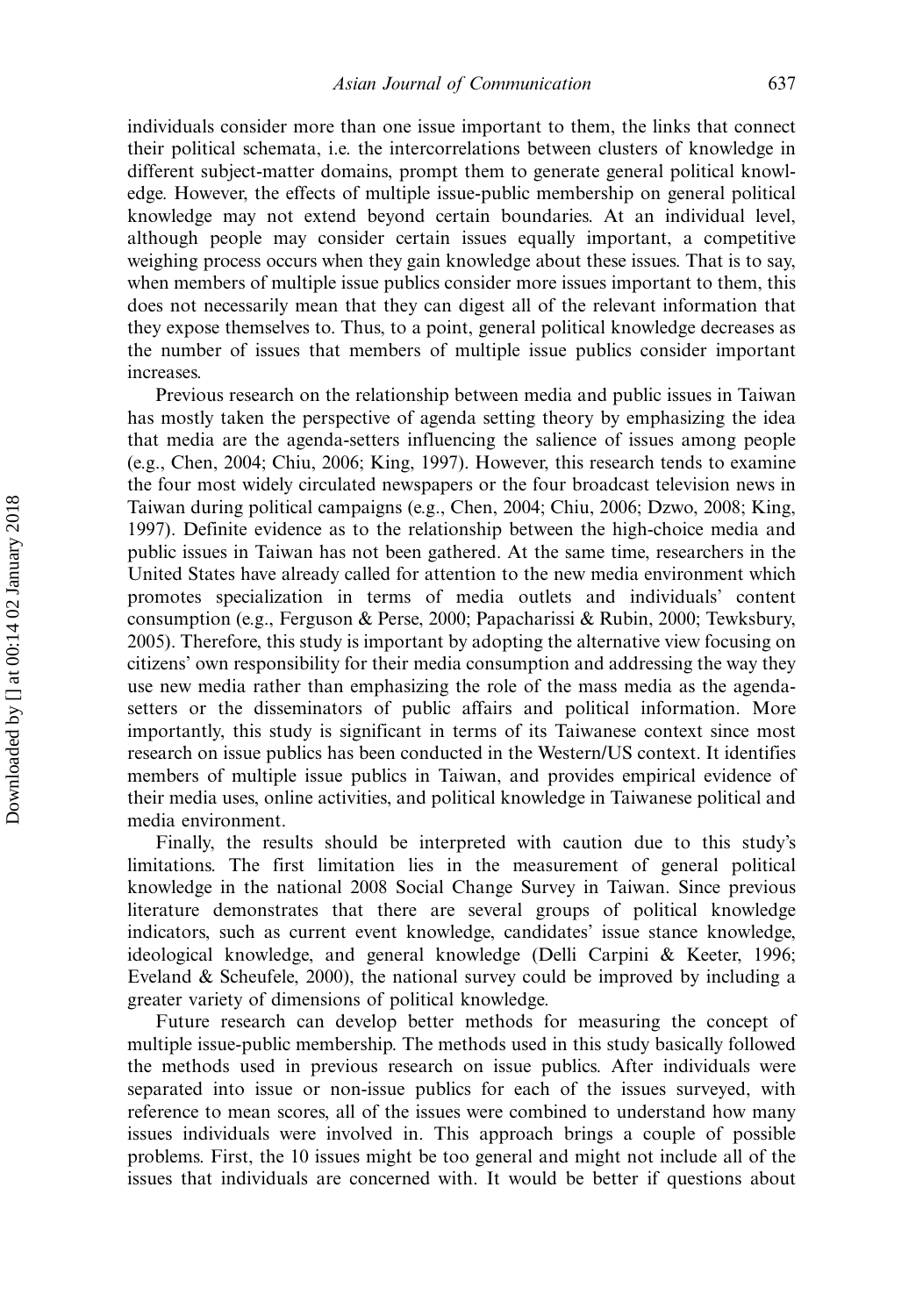personal issue importance also include open-ended answers, so that different issues could be coded and the complexity of an issue, whether it was too broad or too narrow, could be taken into account. Second, although previous research has made use of personal issue importance as an indicator for issue publics (e.g. Kim, 2009; Krosnick, 1990; Krosnick & Telhami, 1995), it might be better to take other issuespecific interests and motivations into consideration, so that individuals are not starkly dichotomized into issue or non-issue public membership using mean scores of personal issue importance.

In conclusion, this study has several limitations that should be addressed by future research; nevertheless, it substantially contributes to existent literature on issue publics. It highlights the gap between the arguments for information generalists and information specialists by enhancing the understanding of members of multiple issue publics, and their selectivity in the media usage and online activity. It also demonstrates the potential limitations of individuals' ability to process information related to issues in which they are involved and to apply their knowledge in subjectmatter domains to general public affairs.

#### Acknowledgements

The author wishes to thank Professor Natalie Stroud, the editors and the two anonymous reviewers for their invaluable comments. An earlier version of this article was presented at the 2011 annual convention of International Communication Association in Boston, MA.

#### Note

1. In order to explore political talk show watching with different political orientation, as an anonymous reviewer suggested, an additional partial correlation analysis was conducted. With the control of demographic variables, strength of partisanship, and political efficacy, the results reveal a significant and positive relationship between levels of involvement in multiple issue publics and watching political talk shows with Pan-Green political orientation ( $r = 0.088$ ,  $p < 0.01$ ). Levels of involvement in multiple issue publics also had a significant positive relationship with watching political talk shows with Pan-Blue political leaning ( $r = 074$ ,  $p < 01$ ). Political talk show watching with Pan-Blue or Pan-Green political orientation was measured by asking to what extent the political talk shows respondents watch criticize Pan-Blue or Pan-Green politicians with two items separately. Answers ranged from *often criticize* (4) to *almost never criticize* (1)  $(M_{\text{Criticize Pan-Blue}} = 2.68$ ,  $SD_{Criticize\ Pan-Blue} = .95; M_{Criticize\ Pan-Green} = 2.71, SD_{Criticize\ Pan-Green} = .93).$ 

#### Notes on contributor

Hsuan-Ting Chen (M.A., University of Texas at Austin) is a doctoral candidate in the School of Journalism at the University of Texas at Austin. Her research interests focus on public opinion, media psychology, and new media technologies.

#### **References**

Almond, G. (1950). The American people and foreign policy. New York, NY: Harcourt.

Althaus, S.L., & Tewksbury, D. (2002). Agenda setting and the 'new' news: Patterns of issue importance among readers of the paper and online versions of the New York Times. Communication Research, 29(2), 180-207.

Bagdikian, B. (2000). The media monopoly (6th ed.). Boston, MA: Beacon.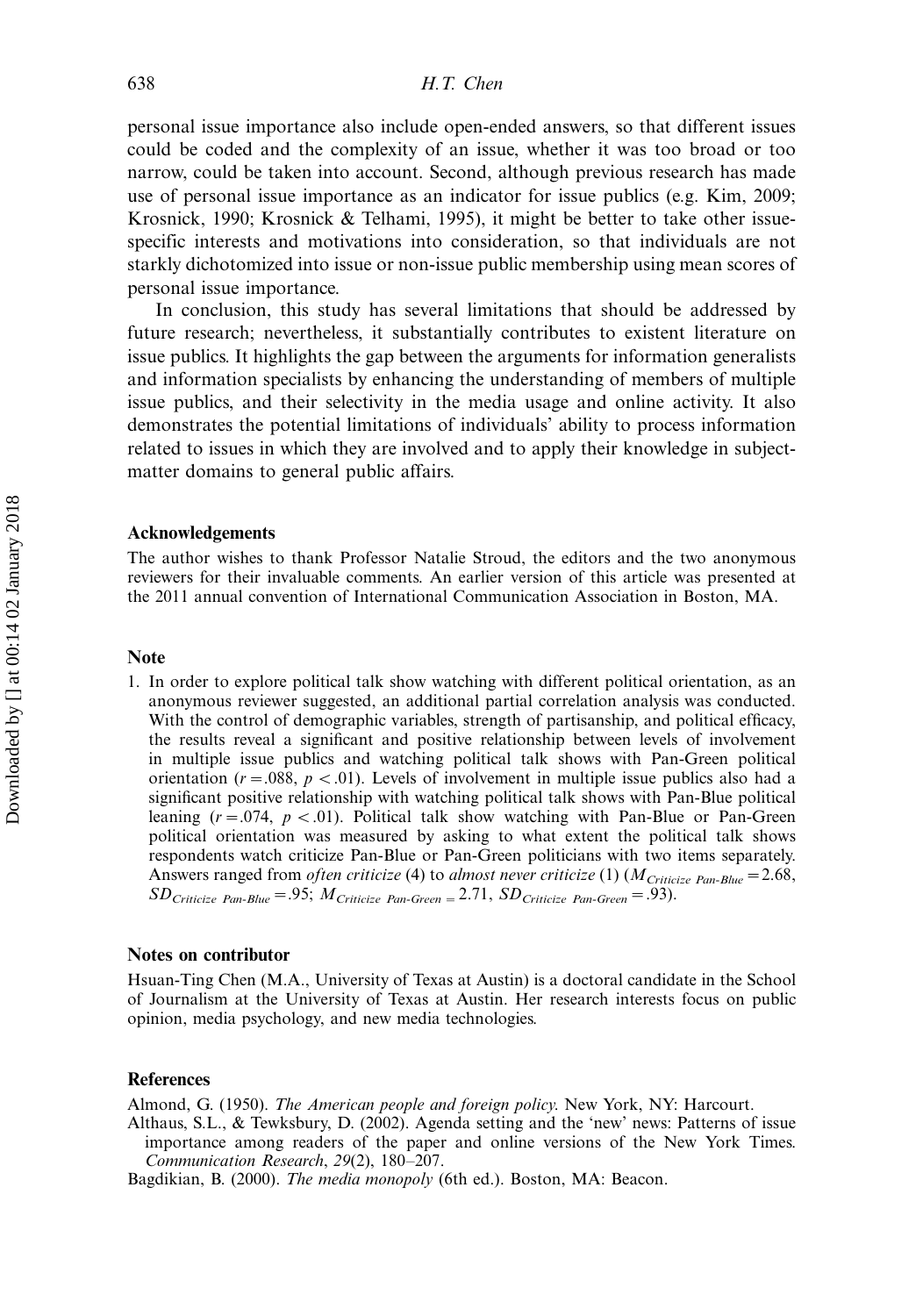- Bennett, W.L. (1998). The uncivic culture: Communication, identity, and the rise of lifestyle politics: 1998 Ithiel De Sola Pool Lecture. PS: Political Science and Politics, 31(4), 741–761.
- Bimber, B. (2003). Information and American democracy: Technology in the evolution of political power. Cambridge: Cambridge University Press.
- Boninger, D.S., Krosnick, J.A., Berent, M.K., & Fabrigar, L.R. (1995). The causes and consequences of attitude importance. In R.E. Petty & J.A. Krosnick (Eds.), , Attitude strength: Antecedents and consequences (pp. 159-189). Mahwah, NJ: Lawrence Erlbaum.
- Central Election Commission. (2004, March 20). 2004 Taiwan Presidential Election. Retrieved from [http://117.56.211.222/menu\\_main.asp?pass1](http://117.56.211.222/menu_main.asp?pass1 = A2004A0000000000aaa%20%20&pdf = A200400)= $A2004A0000000000a$ aaa%  $20\%20\&\text{pdf} = A200400$  $20\%20\&\text{pdf} = A200400$
- Central Election Commission. (2008, March 28). 2008 Taiwan Presidential Election. Retrieved from [http://117.56.211.222/menu\\_main.asp?pass1](http://117.56.211.222/menu_main.asp?pass1 = A2008A0000000000aaa%20%20&pdf = A200800)=A2008A00000000000aaa%  $20\%20\text{\&}$  pdf = [A200800](http://117.56.211.222/menu_main.asp?pass1 = A2008A0000000000aaa%20%20&pdf = A200800)
- Chaffee, S., & Metzger, M. (2001). The end of mass communication? Mass Communication  $\&$ Society,  $4(4)$ ,  $365-379$ .
- Chang, C., & Lo, V. (2007). The pursuit of knowledge, identification or entertainment? An exploration of political call-in program content and audiences' viewing motives. Mass Communication Research, 93, 83-140.
- Chen, Y. (2004). Agenda setting in the 2002 Taipei Mayor Election: Evolution of images and issues. Mass Communication Research, 81, 125-162.
- Chiu, W. (2006). The research of agenda setting effects in the 2004 Taiwan presidential election (Master thesis). Ming Chuan University.
- Converse, P.E. (1964). The nature of belief systems in mass publics. In D.A. Apter (Ed.), Ideology and discontent (pp. 206–261). New York, NY: Free Press.
- Converse, P.E. (1970). Attitudes and non-attitudes; The continuation of dialogue. In T. Edward (Ed.), *The quantitative analysis of social problems* (Vol.  $168-189$ ). Reading, MA: Addition-Wesley.
- Delli Carpini, M.X., & Keeter, S. (1996). What Americans know about politics and why it matters. Boston, MA: Yale.
- DiMaggio, P., Hargittai, E., Neuman, W.R., & Robinson, J.P. (2001). Social implications of the Internet. Annual Review of Sociology, 27, 307-336.
- Downs, A. (1957). An economic theory of democracy. New York, NY: Harper.
- Dzwo, T. (2008). Correlational analysis of agenda-setting processes among traditional, Internet and public agendas in Taiwan's 2004 presidential election. Communication  $\&$ Management Research, 7(2), 73-106.
- Eveland, W.P., Jr., & Scheufele, D.A. (2000). Connecting news media use with gaps in knowledge and participation. *Political communication*, 17(3), 215–237.
- Ferguson, D.A., & Perse, E.M. (2000). The World Wide Web as a functional alternative to television. Journal of Broadcasting & Electronic Media, 44(2), 155-174.
- Festinger, L.A. (1957). A theory of cognitive dissonance. Stanford, CA: Stanford University Press.
- Fiske, S.T., & Taylor, S.E. (1984). Social cognition. New York, NY: Random House.
- Government Information Office. (2009, June 1). The report of media industries in 2009-Television industry analysis. Retrieved from [http://info.gio.gov.tw/public/Data/](http://info.gio.gov.tw/public/Data/161173971.pdf) [161173971.pdf](http://info.gio.gov.tw/public/Data/161173971.pdf)
- Graber, D.A. (1996). The 'new' media and politics: What does the future hold? PS: Political Science and Politics, 29, 33-36.
- Hamill, R., & Lodge, M. (1986). Cognitive consequences of political sophistication. In R.R. Lau & D.O. Sears (Eds.), *Political cognition*. Hillsdale, NJ: Lawrence Erlbaum.
- Hamill, R., Lodge, M., & Blake, F. (1985). The breadth, depth, and utility of class, partisan, and ideological schemata. American Journal of Political Science, 29(4), 850-870.
- Holbrook, A.L., Berent, M.K., Krosnick, J.A., Visser, P.S., & Boninger, D.S. (2005). Attitude importance and the accumulation of attitude-relevant knowledge in memory. Journal of Personality & Social Psychology,  $88(5)$ , 749-769.
- Iyengar, S. (1990). Shortcuts to political knowledge: The role of selective attention and accessibility. In J.A. Ferejon & J.H. Kuklinski (Eds.), Information and democratic processes (pp.  $160-185$ ). Urbana, IL: University of Illinois Press.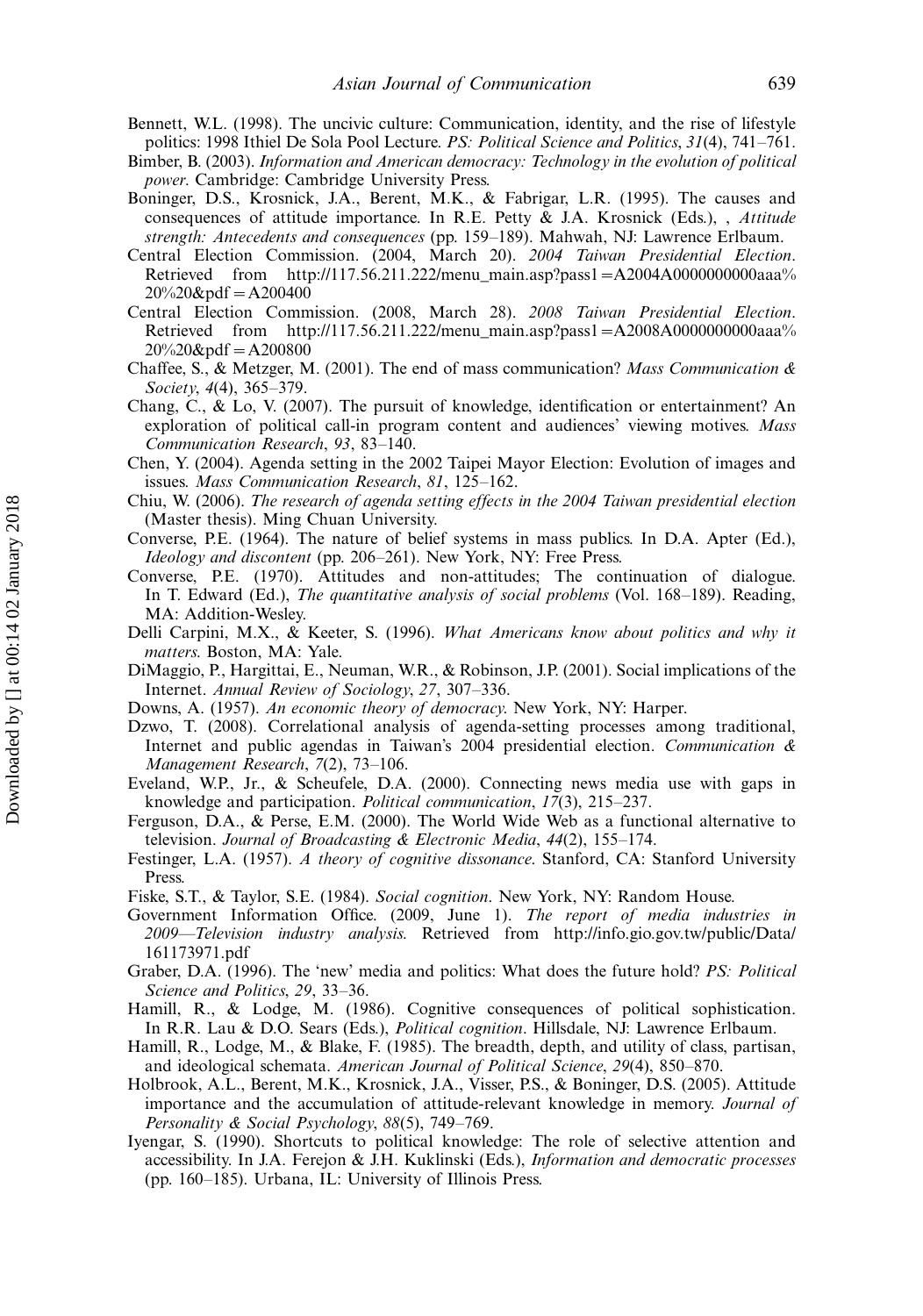- Iyengar, S., Hahn, K.S., Krosnick, J.A., & Walker, J. (2008). Selective exposure to campaign communication: The role of anticipated agreement and issue public membership. Journal of Politics,  $70(1)$ ,  $186-200$ .
- Johnson, T.J., & Kaye, B.K. (2000). Using is believing: The influence of reliance on the credibility of political information among politically interested Internet users. Journalism  $\&$ Mass Communication Quarterly, 77(4), 865-879.
- Johnson, T.J., Braima, M.A.M., & Sothirajah, J. (1999). Doing the traditional media sidestep: Comparing the effects of the Internet and other nontraditional media with traditional media in the 1996 presidential campaign. Journalism & Mass Communication Quarterly, 76(1), 99-123.
- Jung, N., Kim, Y., & Gil de Zúñiga, H. (2011). The mediating role of knowledge and efficacy in the effects of communication on political participation. Mass Communication  $\&$  Society,  $14(4)$ , 407-430.
- Kim, Y.M. (2007). How intrinsic and extrinsic motivations interact in selectivity: Investigating the moderating effects of situational information processing goals in issue publics' Web behavior. Communication Research, 34(2), 185-211.
- Kim, Y.M. (2009). Issue publics in the new information environment: Selectivity, domain, specificity, and extremity. Communication Research, 36(2), 254-284.
- King, P. (1997). The press, candidate images, and voter perceptions. In M. McCombs, D.L. Shaw, & D. Weaver (Eds.), *Communication and democracy: Exploring the intellectual* frontiers in agenda-setting theory (pp. 29–40). Mahwah, NJ: Lawrence Erlbaum Associates.
- Krosnick, J.A. (1990). Government policy and citizen passion: A study of issue publics in contemporary America. Political Behavior, 12(1), 59-92.
- Krosnick, J.A., & Telhami, S. (1995). Public attitudes toward Israel: A study of the attentive and issue publics. International Studies Quarterly, 39(4), 535-554.
- McCombs, M. (2004). Setting the agenda: The mass media and public opinion. Malden, MA: Blackwell.
- McCombs, M., & Zhu, J. (1995). Capacity, diversity, and volatility of the public agenda. Public Opinion Quarterly,  $59(4)$ ,  $495-525$ .
- Ministry of the Interior. (2011, June 3). The list of political party in Taiwan. Retrieved from [http://www.moi.gov.tw/dca/02people\\_005-1.aspx?sn](http://www.moi.gov.tw/dca/02people_005-1.aspx?sn = 10) =  $10$
- Neuman, W.R. (1986). The paradox of mass politics: Knowledge and opinion in the American electorate. Cambridge, MA: Harvard University Press.
- Norris, P. (2001). A digital divide: Civic engagement, information poverty, and the Internet world-wide. New York, NY: Cambridge University Press.
- Page, B.I., & Shapiro, R.Y. (1992). The rational public: Fifty years of trend in American's policy preferences. Chicago, IL: University of Chicago Press.
- Papacharissi, Z., & Rubin, A.M. (2000). Predictors of Internet use. Journal of Broadcasting & Electronic Media, 44(2), 175-196.
- Petty, R.E., & Cacioppo, J.T. (1986). The elaboration likelihood model of persuasion. In L. Berkowitz (Ed.), *Advances in experimental social psychology* (Vol. 19, pp. 123–205). New York, NY: Academic Press.
- Petty, R.E., & Krosnick, J.A. (1995). Attitude strength: Antecedents and consequences. Mahwah, NJ: Lawrence Erlbaum.
- Pew Research Center. (1999, January 14). The Internet news audience goes ordinary: Online newcomers more middle-brow, less work oriented, Retrieved from [http://people-press.org/](http://people-press.org/http://people-press.org/files/legacy-pdf/72.pdf) [http://people-press.org/files/legacy-pdf/72.pdf](http://people-press.org/http://people-press.org/files/legacy-pdf/72.pdf)
- Price, V. (1992). Public opinion. Newbury Park, CA: Sage.
- Price, V., & Zaller, J. (1993). Who gets the news? Alternative measures of news reception and their implications for research. Public Opinion Quarterly,  $57(2)$ , 133–164.
- Price, V., David, C., Goldthorpe, B., Roth, M.M., & Cappella, J.N. (2006). Locating the issue public: The multi-dimensional nature of engagement with health care reform. Political Behavior,  $28(1)$ ,  $33-63$ .
- Prior, M. (2005). News vs. entertainment: How increasing media choice widen gaps in political knowledge. American Journal of Political Science, 49(3), 577–592.
- Prior, M. (2007). Post-broadcast democracy: How media choice increase inequality in political involvement and polarizes elections. New York, NY: Cambridge University Press.